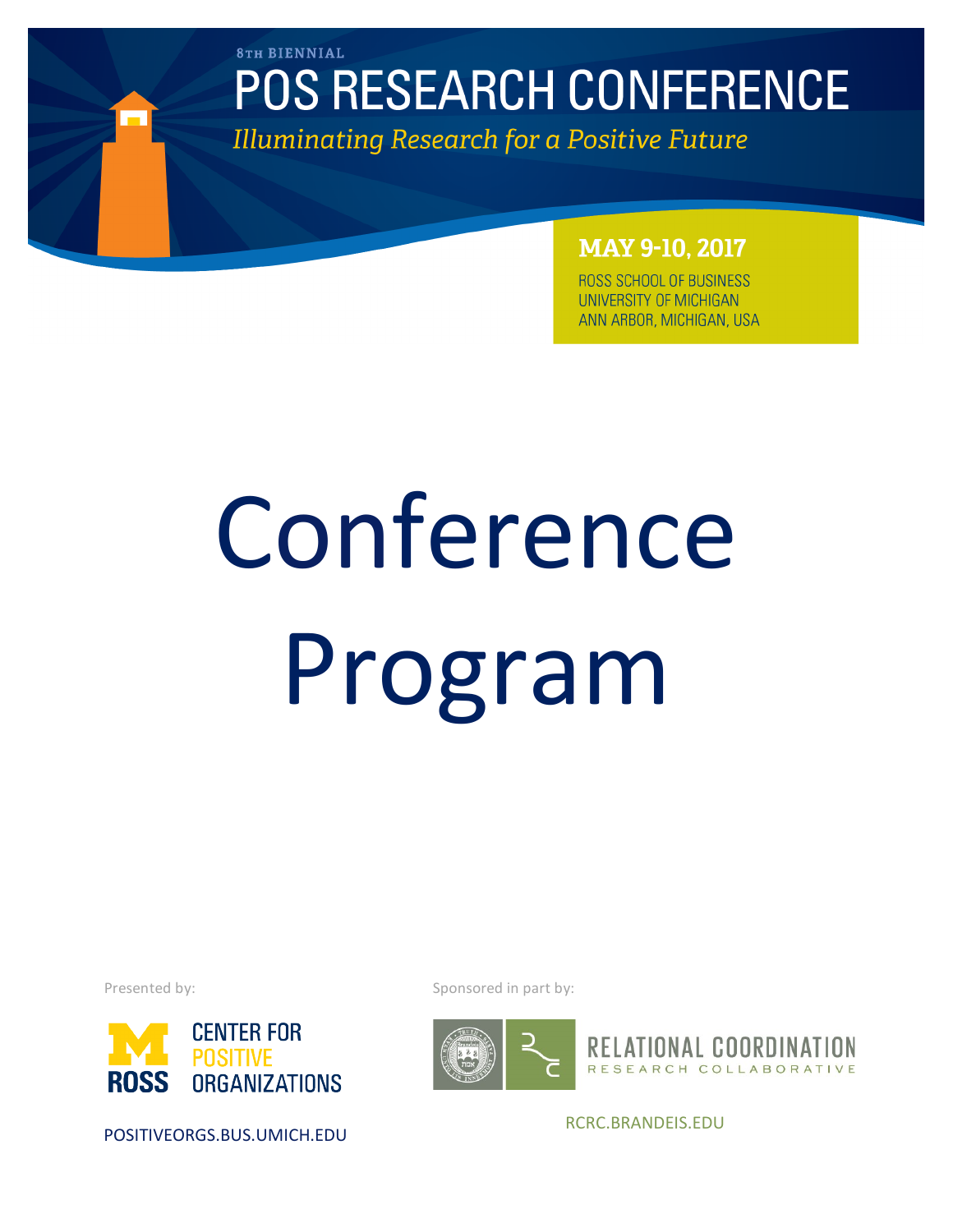# **Table of Contents**

| Conference Program Schedule Overview  Page 5   |  |
|------------------------------------------------|--|
|                                                |  |
|                                                |  |
|                                                |  |
| Thank You to Conference Peer Reviewers Page 39 |  |
|                                                |  |
|                                                |  |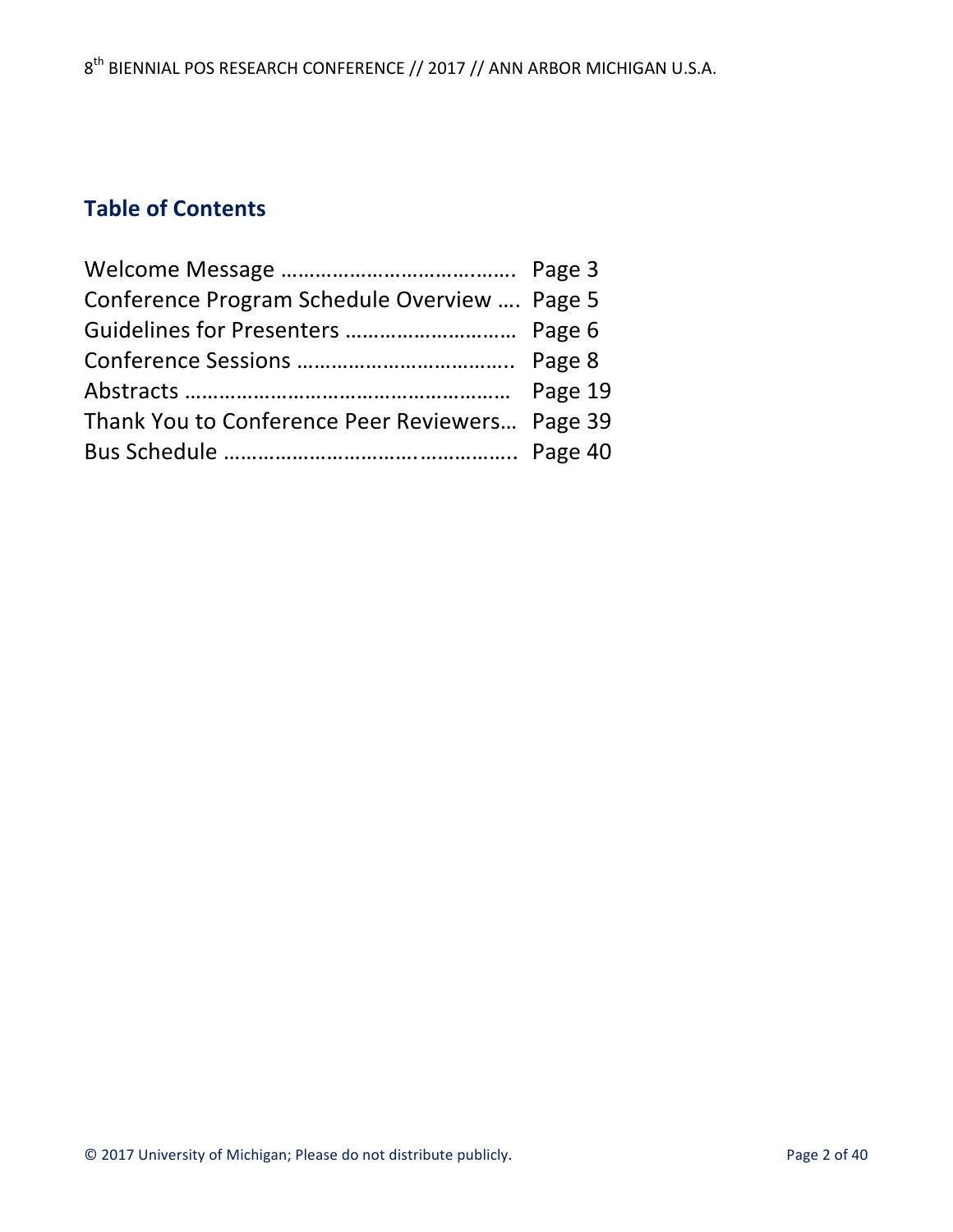# **Welcome!**

We are thrilled to welcome you to the  $8<sup>th</sup>$  Biennial Positive Organizational Scholarship (POS) Research Conference hosted by the Center for Positive Organizations (CPO) at Michigan Ross, in Ann Arbor, Michigan, U.S.A.

My vision for this conference is to propel the research presentations component of the program. The POS field has matured, as reflected by the breadth and depth of research presentations in the conference program. These presentations, submitted as full-papers or extended-abstracts, were peer reviewed by fellow colleagues in the POS Community of Scholars and accepted by the conference program committee as full, rapid-fire, or visual presentations. The acceptance rate was 89%, celebrating an inclusive developmental culture for presentations of research that reflect work in progress. We hope the comments received in the peer review process and conversations at the conference will provide authors with constructive feedback that helps develop their manuscripts toward publication in scholarly journals. I am incredibly grateful to CPO doctoral student affiliates, Lindsey Cameron and Chen Zhang, who spearheaded the reviewer assignment process, and to CPO postdoctoral fellow, Julia Lee, who collaborated with me as a co-program chair to assemble the conference program schedule. We hope you enjoy these research presentation sessions!

At the conference, we will also be celebrating the 2017 Award for Outstanding Published Article in POS with a keynote by Sigal Barsade and Olivia (Mandy) O'Neill, who coauthored the award-winning article: "*What's love got to do with it? A longitudinal study* of the culture of companionate love and employee and client outcomes in the long-term *care setting,"* published in *Administrative Science Quarterly* (Volume 59, Issue 4, December, 2014).

Keeping with the tradition of the POS research conference, we look forward to the socially enriching and fun interactive components of the program. These will include positive musical connections and a narrated mindfulness experience! Thank you to J.P. Stephens for setting the musical tone and to Eun Bit Hwang for narrating a developmental experience. The narrating experience will include navigational guidance from Ross students who are engaged in our POS Magnify Immersion Program. The activity of "narrating our journey as scholars" is centered around mindfulness and we are honored to have His Eminence Trungram Gyalwa Rinpoche (PhD), present with us, for this component of the conference program.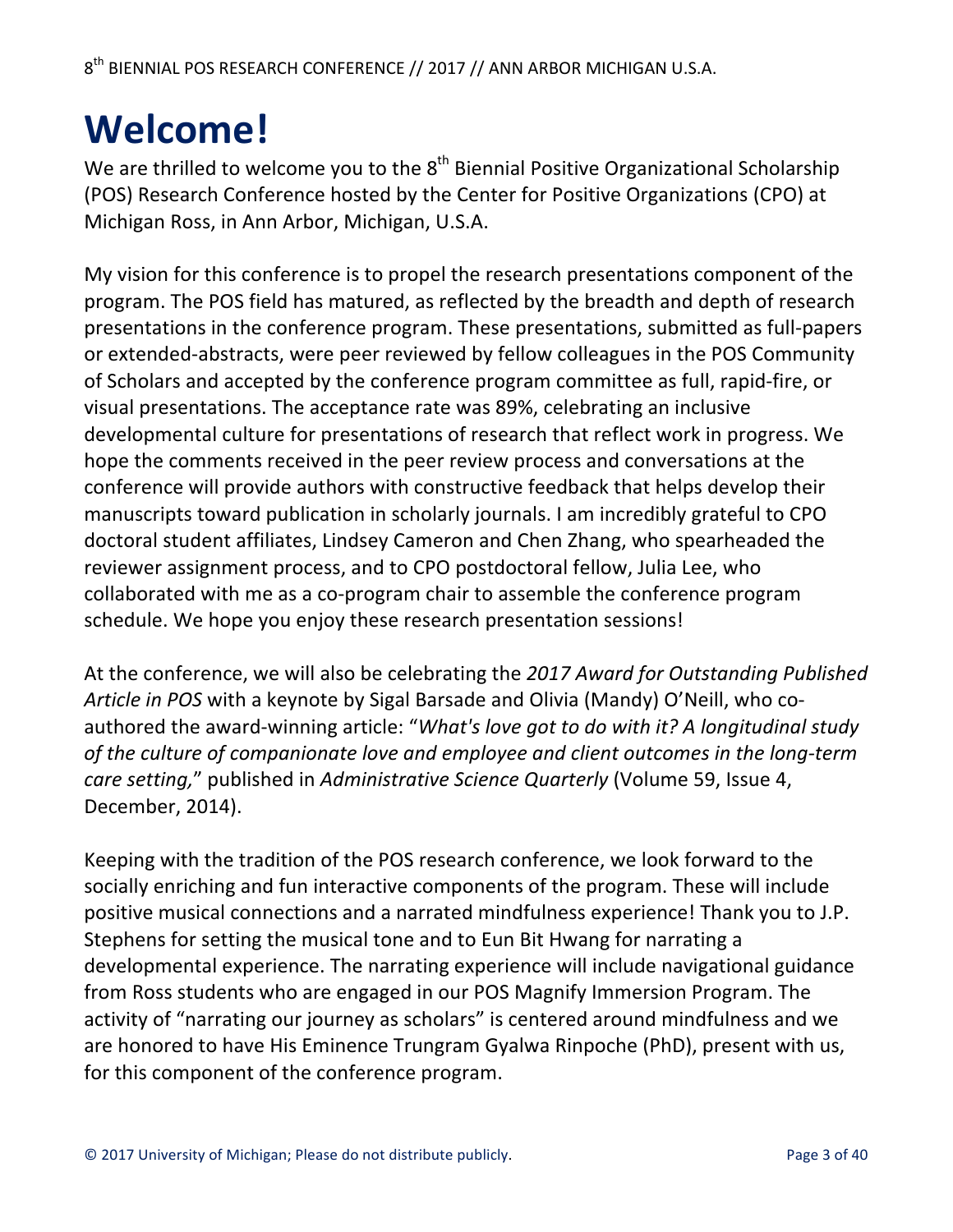A novel and unique component of our schedule is the opportunity to build bridges between the POS Community of Scholars and members of the CPO Positive Organizations Consortium. These are leaders who seek to implement POS research and practices in their organizations. The timing of the POS Research Conference was designed to coincide with the Positive Organizations Consortium meeting. I am grateful to the panel members who will participate in the joint session and to Robert (Bob) Quinn for facilitating it. We hope the personal relationships spurred during this session will spark opportunities for collaboration at the nexus of research and practice.

Thank you from the bottom of my heart to members of the CPO staff who have facilitated this conference: Angela Ceely, Erin Dolski, Betsy Erwin, Esther Kyte, Stacey Scimeca, and Katie Trevathan. It has been a pleasure working with CPO Faculty Director Gretchen Spreitzer, Managing Director Chris White, and fellow CPO faculty on reimagining possibilities for engagement of the POS Community of Scholars. Thank you also to our conference sponsor Relational Coordination Research Collaborative. I am also most grateful for the support received from the Michigan Ross Office of the Dean and the University of Michigan Office of the Provost, as well as everyone who put in their hand to produce this event and bring it to life.

Shirli Kopelman CPO Research Director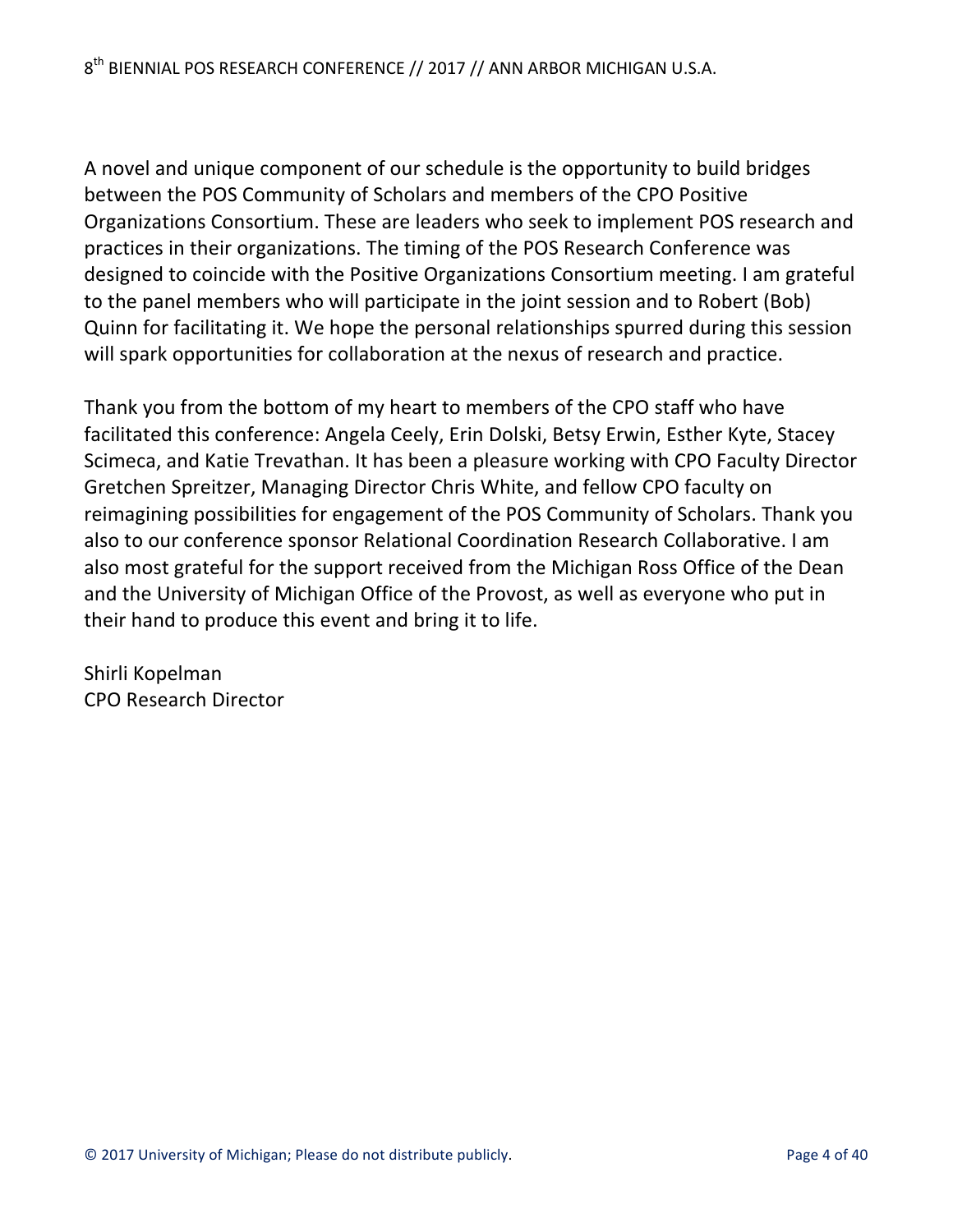## **Conference Program Schedule Overview**

### **Tuesday, May 9, 2017**

12:00 p.m. Registration Opens, Light Refreshments Available 12:50 p.m. Welcome Remarks 1:10-2:30 p.m. Parallel Session I: Full Presentations 2:30-3:00 p.m. Refreshment Break 3:10-5:00 p.m. Parallel Sessions II - III: Rapid-Fire Presentations 5:10-6:15 p.m. Session IV: Leadership Opportunities and Connecting in Rhythm with our Community of Scholars 6:30-8:00 p.m. Dinner Reception 8:00-9:30 p.m. Session V: Visual Presentations & Dessert Reception

### **Wednesday, May 10, 2017**

7:30-8:00 a.m. Light Breakfast 8:10-10:00 a.m. Session VI: Scholarly Journey and Relational Mindfulness 10:00-10:30 a.m. Refreshment Break 10:30-12:00 p.m. Session VII: Nexus of Theory, Research, and Practice 12:00-1:00 p.m. Lunch with Positive Organizations Consortium Members 1:00-2:00 p.m. Post-Conference Research Meetings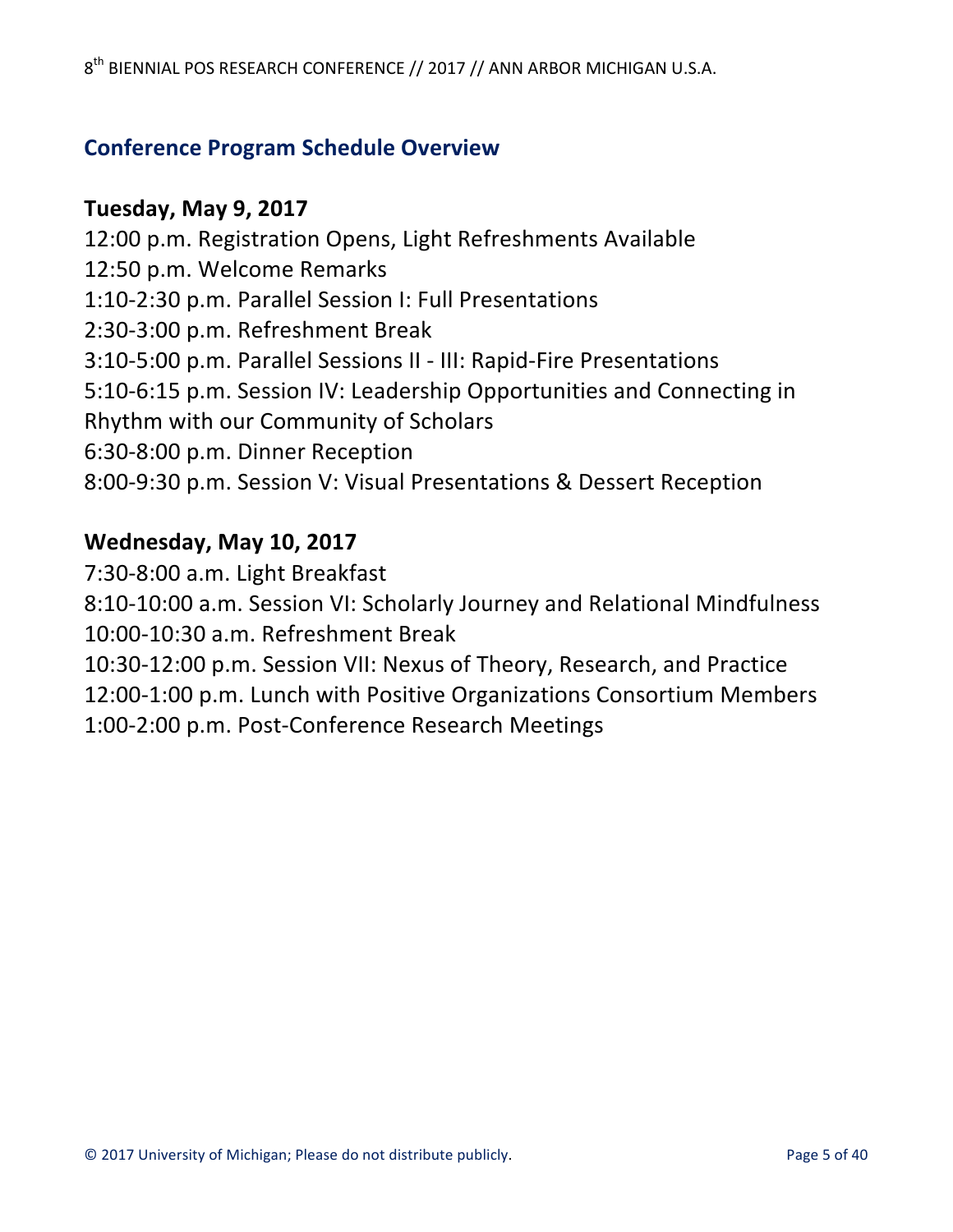## **Guidelines for Presenters**

#### **SESSIONS I-III: FULL and RAPID-FIRE PRESENTATION SESSIONS**

Full Presentation and Rapid-Fire Presentation Sessions are scheduled from 1:10-5:00 p.m. on Tuesday, May 9, 2017. Conference program volunteers will be in the rooms to facilitate set-up.

Session Chairs are noted in the program as discussants. If you are the Session Chair, please coordinate with the other presenters in your session to load copies of their presentations onto the computer prior to the scheduled start time. The Session Chair is also responsible for beginning on time and time keeping throughout the session. It would be useful to the audience if you would take into account the overall theme of the session when facilitating discussion. Please sit in the front row and use time reminders (e.g., "5 minutes", "1 minute", and "0 minutes") to let presenters know their time status. Please conclude the session with an integrative discussion that inspires continued conversations following the session.

Full Presentation Sessions include two parallel sessions that are 90 minutes long; each includes four presentations. Presenters need to prepare a 15-minute presentation and allow for 5minutes discussion for each piece (total 20 minutes per presenter). This will provide several minutes of transition time and general discussion. You may coordinate with other presenters and structure your session in ways that suit your preferences (e.g., Q&A after each presentation versus waiting until the end).

Full presentation sessions will begin at 1:10 p.m. Please load your presentation by 12:45 p.m. If you are presenting from your laptop, confirm by 12:30 p.m. that you have necessary cables and can project your presentation in the Ross classroom.

**Rapid-Fire Presentation Sessions** include three parallel sessions, with each session divided into two blocks of 50-minutes. Each of these six blocks of 50-minutes will include up to 5 presentations. Presenters need to prepare a 5-minute presentation with no more than 7 slides and can entertain 1 brief audience question if time permits during transition to the next presentation. Session Chairs, noted as Discussants in the program, will need to scrupulously keep time to ensure everyone has time to present.

Rapid-Fire sessions will begin at 3:10 and 4:10 p.m. Please load your presentation by 3:00 p.m. for all rapid-fire presentations. If you are presenting from your laptop, confirm by 12:30 p.m. that you have necessary cables and can project your presentation in the Ross classroom.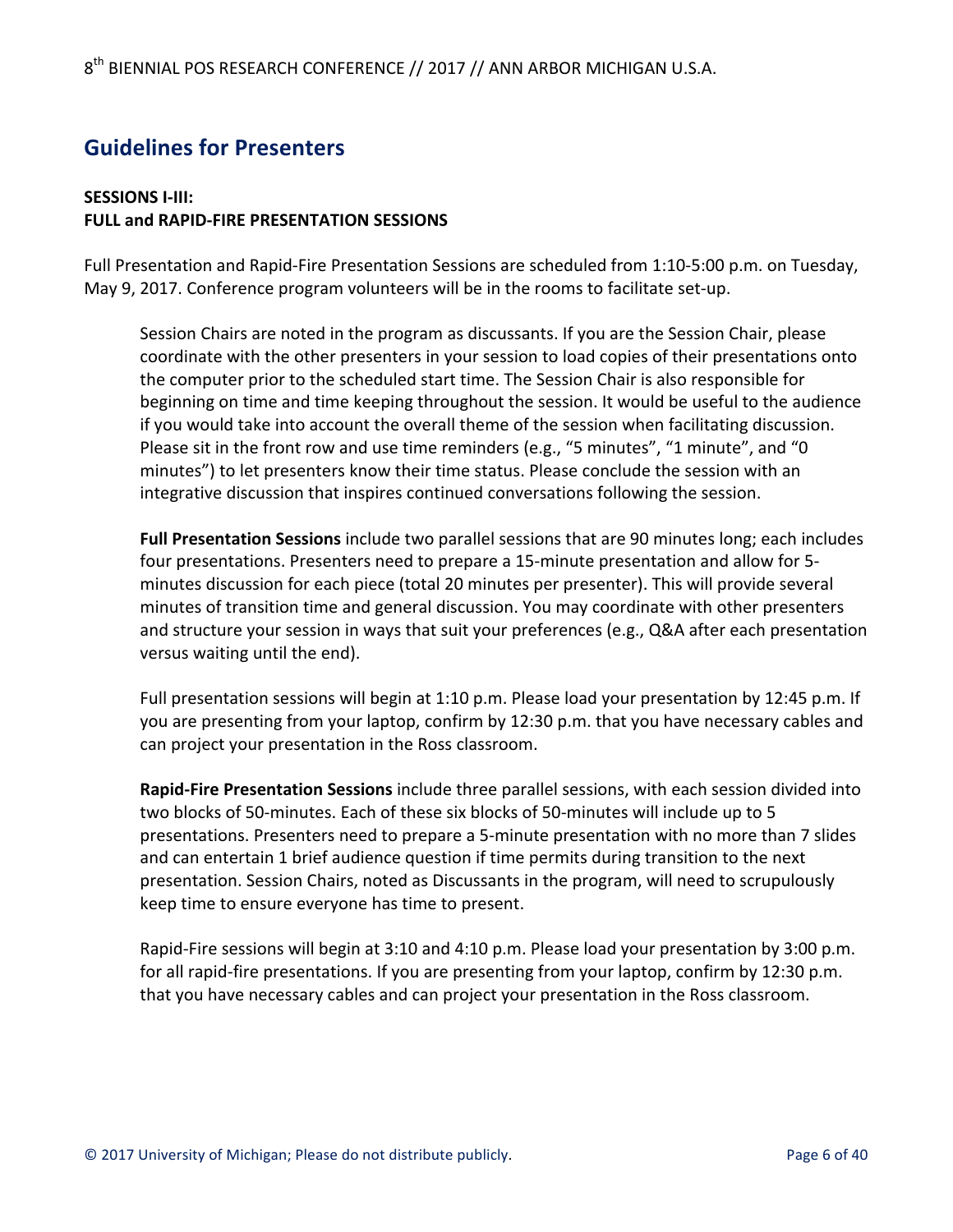#### **SESSION V: VISUAL PRESENTATION SESSION**

The Visual Presentation Session will run from 8:00-9:30 p.m. on Tuesday, May 9, 2017.

Please set up your presentations by 7:45 p.m. in the designated space on the  $6^{th}$  floor of Ross. Presentations will be set up on easels in alphabetical order, by last name of the first author. Materials must be removed at the end of the session. Conference program volunteers will help facilitate set-up.

You will need to prepare and bring your visual presentation. Please use a space of 3' tall  $x$  4' wide  $(\sim 90 \text{cm} \times 120 \text{cm})$  for your entire presentation. Prepare a banner on the top indicating the title, author(s), and affiliation(s). Lettering needs to be about 1  $1/4$ " (3 cm) high for the title,  $3/4''$  (2cm) high for the authors' names and  $1/2''$  (1.25cm) high for affiliation. The most readerfriendly use of the rest of the space would be in a grid format arranged in columns. The standard elements are: Abstract (150 words), Introduction, Methods, Results (with supporting figures), and a Conclusion. Type should be easily seen from a short distance. Using the guidelines above, the abstract would be placed at the upper left, and the conclusion at the lower right, both in large type (at least 3/8" high). You may bring a summary of your presentation as a handout for distribution. The session is intended to be interactive and generate dialogue between the presenter and conference attendees.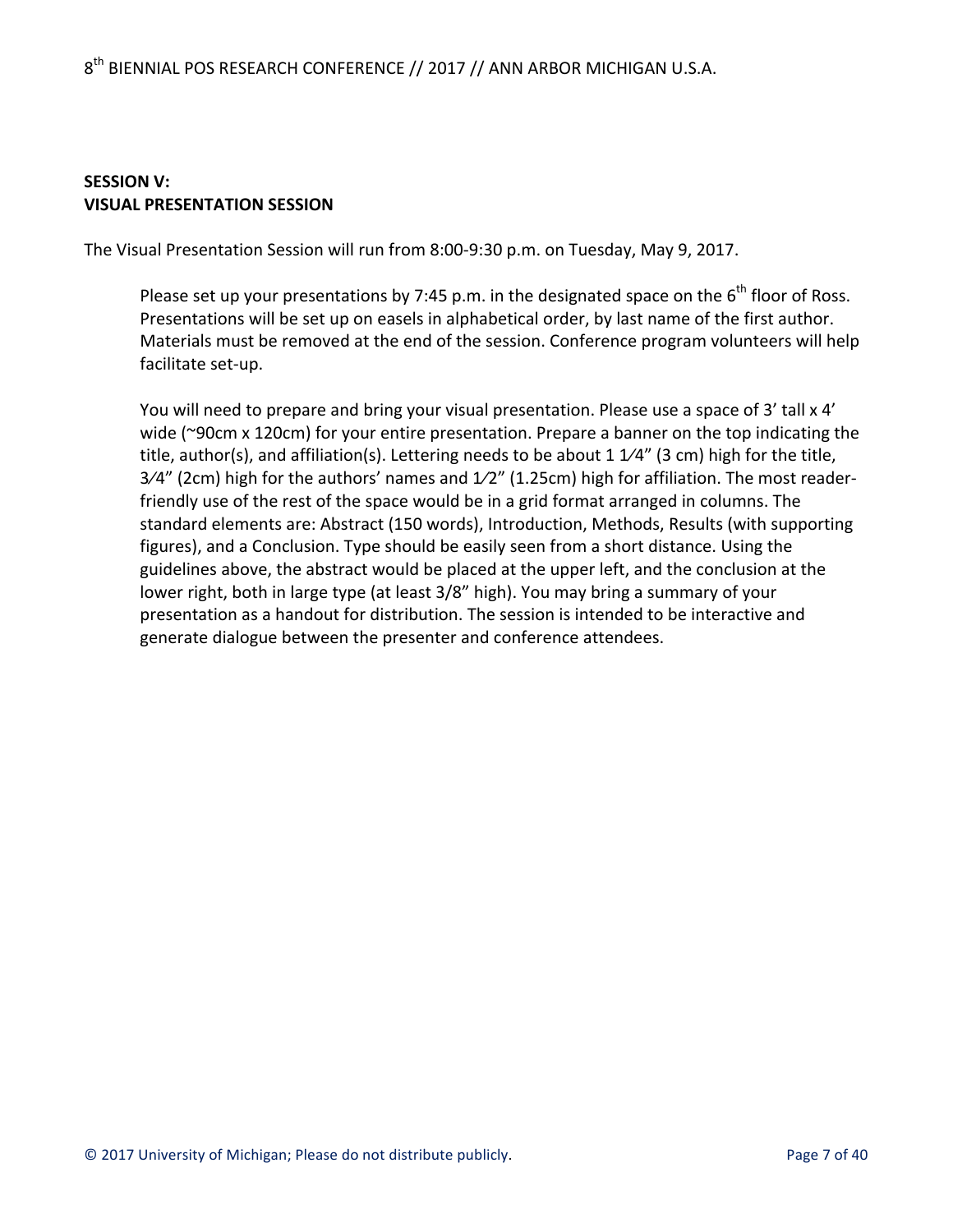# SESSIONS

……………………………………………………………………………………………………………………

……………………………………………………………………………………………………………………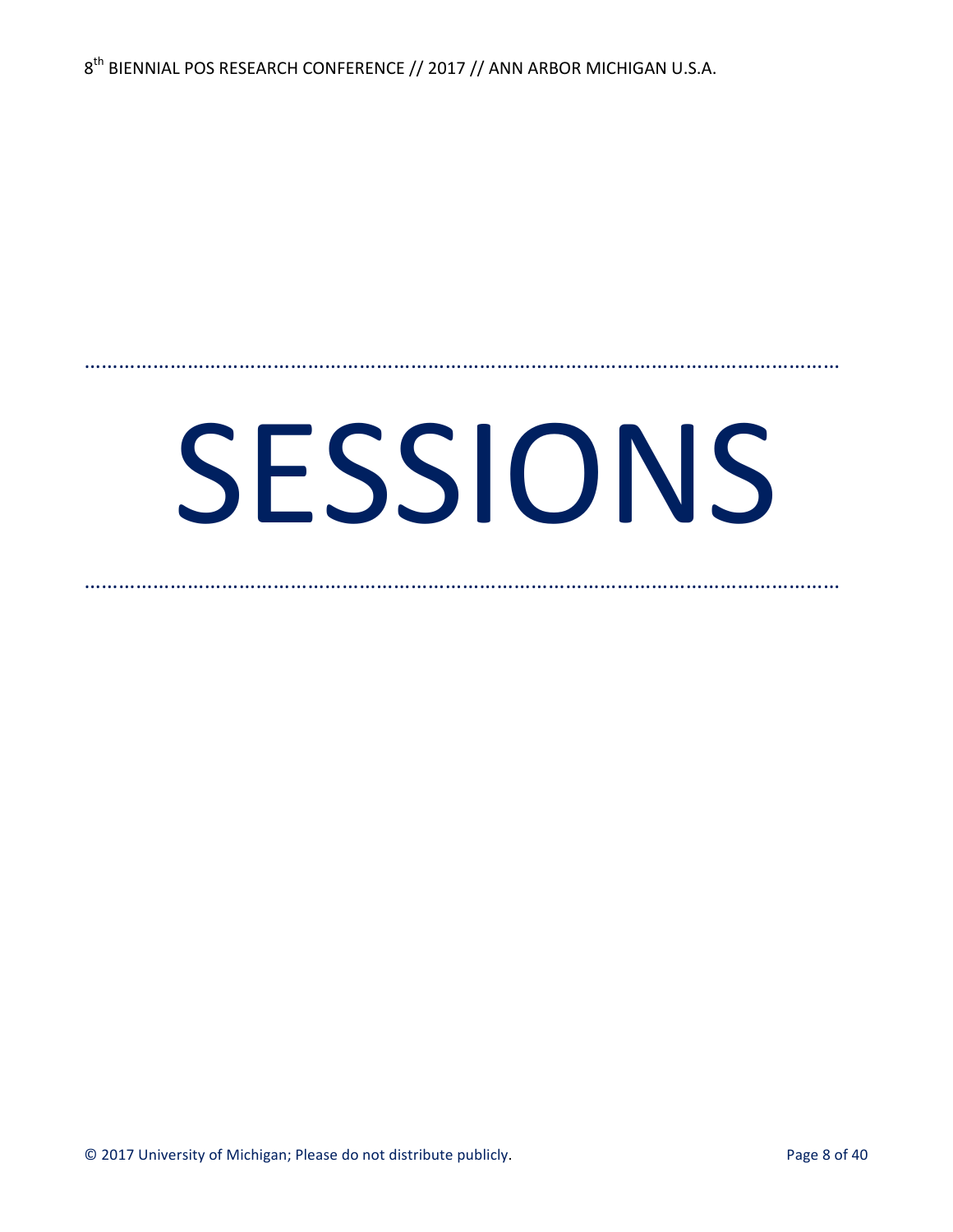# Session I: Parallel Research Presentations **Full Presentations** Tuesday, May 9 1:10-2:30 p.m.

| Session 1a<br>R1220<br>Crafting<br>Identity &<br><b>Thriving</b><br>Discussant:<br>Shelly<br><b>Brickson</b>   | <b>Hotter or Colder:</b><br><b>The Critical Role of</b><br>Self Progress in the<br><b>Evaluation of Career</b><br><b>Choices</b><br>Bednar, J.S.,<br>Dixon Jr., R.D.,<br>Owens, B.P.,<br>Roberts, L.M., &<br>Dutton, J.E.  | <b>When the Going</b><br><b>Gets Tough, What</b><br><b>Keeps Job Seekers</b><br>Thriving? A<br><b>Relational</b><br><b>Perspective on Job</b><br><b>Search</b><br>Nurmohamed, S. &<br>Ong, M.                                                                                                                                  | Thriving in<br><b>Leadership Roles:</b><br>The Importance<br>of Autonomous<br><b>Motivation</b><br>Cullen-Lester,<br>K.L.,<br>Graves, L.M., &<br>Deal, J.                                        | "My Company is<br>Friendly," "Mine's a<br><b>Rebel": The Process</b><br>and Positive<br><b>Outcomes of</b><br>Anthropomorphizing<br>our Organizations<br>Ashforth, B.A.,<br>Schinoff, B.S., &<br>Brickson, S.L. |
|----------------------------------------------------------------------------------------------------------------|----------------------------------------------------------------------------------------------------------------------------------------------------------------------------------------------------------------------------|--------------------------------------------------------------------------------------------------------------------------------------------------------------------------------------------------------------------------------------------------------------------------------------------------------------------------------|--------------------------------------------------------------------------------------------------------------------------------------------------------------------------------------------------|-----------------------------------------------------------------------------------------------------------------------------------------------------------------------------------------------------------------|
| Session 1b<br>R1230<br><b>Narrating &amp;</b><br>Curating<br>Possibilities<br>Discussant:<br><b>Ryan Quinn</b> | <b>All Hands are</b><br><b>Needed: Emotion</b><br>and Resilient<br><b>Organizing by West</b><br><b>African Diaspora</b><br><b>Communities in</b><br>Response to the<br>2014-2015 Ebola<br><b>Outbreak</b><br>Manning, R.E. | <b>Achieving the</b><br><b>Common Good</b><br>through<br><b>Experiential</b><br><b>Organizing:</b><br><b>Extending</b><br><b>Relational and</b><br><b>Bureaucratic</b><br>Pathways for<br><b>Organizations with</b><br><b>Purpose</b><br>Thomas, N.K.,<br>Sugiyama, K.,<br>Rochford, K.C.,<br>Stephens, J.P., &<br>Kanov, J.M. | More Is Less:<br><b>Learning but Not</b><br><b>Relaxing Buffers</b><br>the Relationship<br>between Job<br><b>Stressors and</b><br><b>Deviance</b><br>Zhang, C.,<br>Mayer, D.M., &<br>Hwang, E.B. | The Impossibility<br>Threshold:<br><b>Perceiving and</b><br><b>Learning from</b><br><b>Others' Success</b><br>Quinn, R.W., Myers,<br>C.G., Kopelman, S., &<br>Simmons, S.                                       |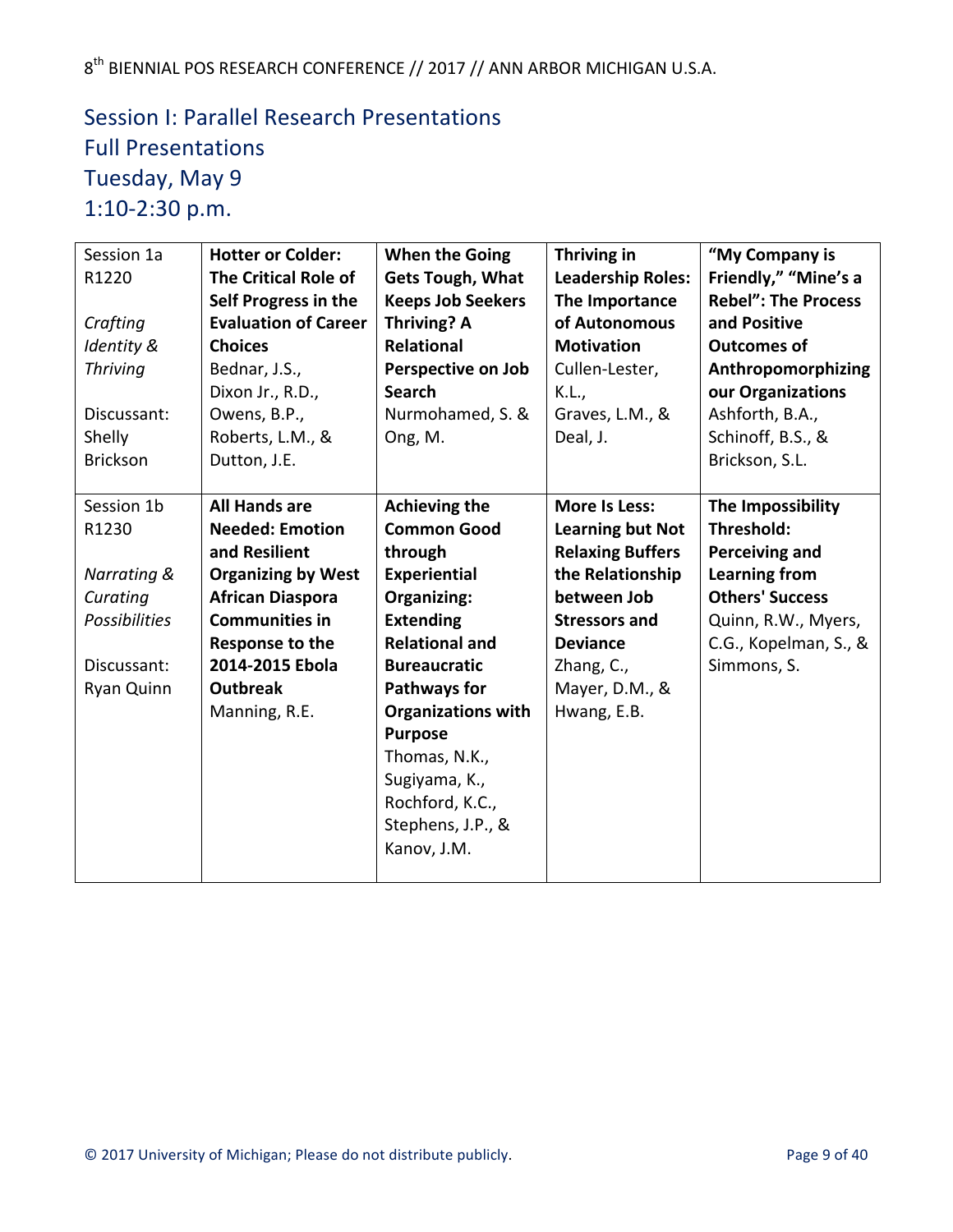# Session II: Parallel Research Presentations Rapid-Fire Presentations Tuesday, May 9 3:10-4:00 p.m.

| Session 2a           | <b>Job Crafting Revisited: How Individual Needs and Moods</b>                      |
|----------------------|------------------------------------------------------------------------------------|
| R1210                | Differentially Influence Active Changes at Work                                    |
|                      | Bindl, U.K., Unsworth, K., Gibson, C., & Stride, C.                                |
| Job Crafting,        |                                                                                    |
| Identities, &        | <b>Exorcising the Ghost: The Resolution of Collective Mnemonic</b>                 |
| Wellbeing            | <b>Ambivalence</b>                                                                 |
|                      | Do, B., Lyle, M.C.B., & Walsh, I.J.                                                |
| 5 min Presentation;  |                                                                                    |
| 1-2 min Transition & | Workplace Distractions Influence the Relationship Between Job                      |
| Questions            | <b>Control and Emotional Exhaustion for Better, and for Worse</b>                  |
|                      | Jachimowicz, J.M., Menges, J.M., Wihler, A., & Myrseth, K.O.R.                     |
| $3:10-3:17$          |                                                                                    |
| $3:20-3:27$          | <b>Conformity or Commitment? An Inductive Study of Members</b>                     |
| 3:30-3:37            | <b>Judgements of New Purpose Claims</b>                                            |
| 3:40-3:47            | Lepisto, D.A.                                                                      |
| 3:50-3:57            |                                                                                    |
|                      | Mindfulness in the Workplace: Implications for Ethical Behavior                    |
| Discussant:          | Spreitzer, G. & Long, E.C.                                                         |
| Gretchen Spreitzer   |                                                                                    |
|                      |                                                                                    |
|                      |                                                                                    |
| Session 2b           | <b>Compassionate Goals in the Workplace</b>                                        |
| R1220                | Beveridge, C., & Canevello, A.                                                     |
|                      |                                                                                    |
| Generosity &         | Developing Generative Relationships in Digital Work: Relational                    |
| Giving               | <b>Resilience in Online Labor Markets</b>                                          |
|                      | Rahman, H.A.                                                                       |
| 5 min Presentation;  |                                                                                    |
| 1-2 min Transition & | <b>Growing as Givers: Why Some Experiences of Helping Others Stick</b>             |
| Questions            | with You and Help You Grow at Work                                                 |
|                      | Hinz, J.                                                                           |
| $3:10-3:17$          |                                                                                    |
| $3:20-3:27$          | Gratitude is the Best Attitude: The Benefits of Expressing Gratitude               |
| 3:30-3:37            | on Prosocial Behavior in Resource Distribution Exchanges                           |
| 3:40-3:47            | Kong, D.T. & Belkin, L.Y.                                                          |
| 3:50-3:57            |                                                                                    |
|                      | Paying it forwardor not: Examining Systems of Generalized                          |
| Discussant:          | <b>Reciprocity and Social Comparison Pressures</b><br>Chambers, C.R. & Baker, W.E. |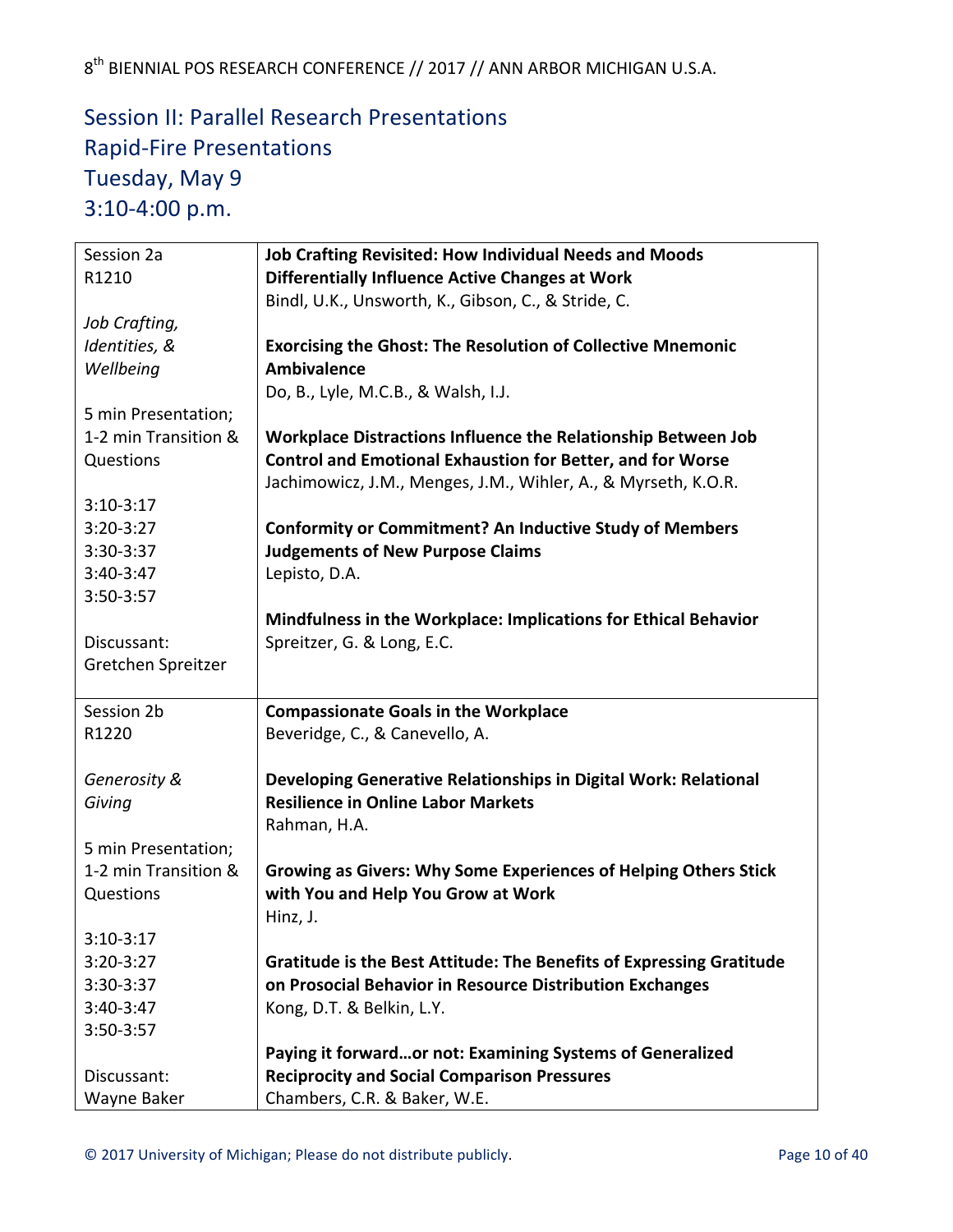| Session 2c               | The Ties that Bind Us: A Process-Based Approach to Understanding         |
|--------------------------|--------------------------------------------------------------------------|
| R <sub>1230</sub>        | <b>Place Attachment in Diverse Communities</b>                           |
|                          | Cameron, L.D.                                                            |
| Resilience, Change, &    |                                                                          |
| <b>Belonging</b>         | <b>Grit in the Workplace</b>                                             |
|                          | Giddings, D.P. & Glomb, T.M.                                             |
| 5 min Presentation;      |                                                                          |
| 1-2 min Transition &     | Seeking to Belong: How the Words of Internal and External                |
| Questions                | <b>Beneficiaries Influence Performance</b>                               |
|                          | Green, P.I., Gino, F., & Staats, B.R.                                    |
| $3:10-3:17$              |                                                                          |
| $3:20-3:27$              | <b>Constructing Ourselves: A Phenomenological Investigation of Black</b> |
| $3:30-3:37$              | <b>Clergywomen's Positive Identity Construction in Leadership</b>        |
| 3:40-3:47                | McCluney, C.L.                                                           |
|                          |                                                                          |
| Discussant:              |                                                                          |
| <b>Courtney McCluney</b> |                                                                          |
|                          |                                                                          |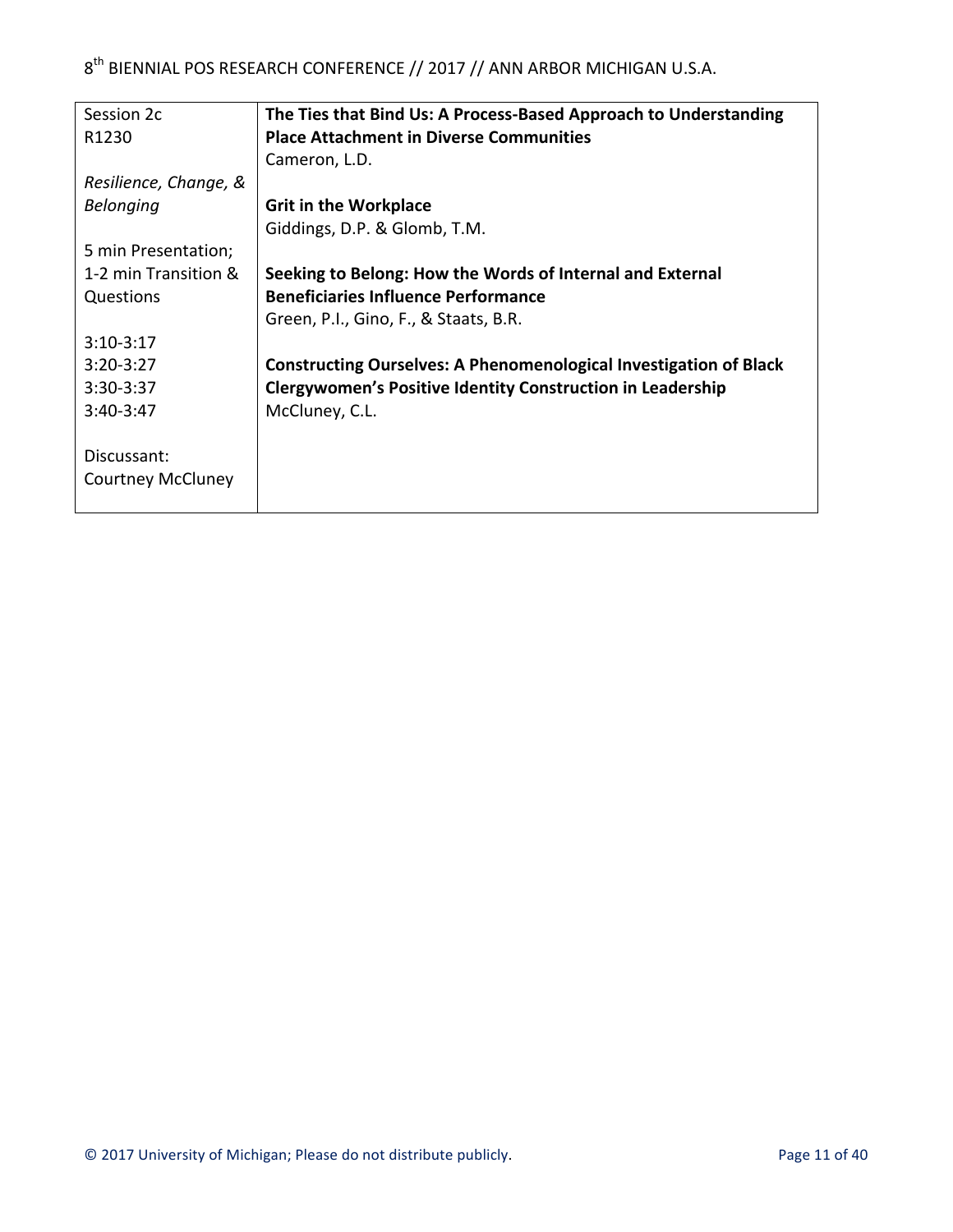# Session III: Parallel Research Presentations Rapid-Fire Presentations Tuesday, May 9 4:10-5:00 p.m.

| Session 3a                 | Turning Dark into Light: Examining the Role of Empathy in Observer         |
|----------------------------|----------------------------------------------------------------------------|
| R1210                      | <b>Responses to Leader Social Undermining</b>                              |
|                            | Keeney, J.E., Melwani, S., Lebel, R.D., & Sharma, P.N.                     |
| Compassion at              |                                                                            |
| Work                       | Takes One to Know One? How Observers' Prior Experience with Pain Shapes    |
|                            | <b>Compassionate Responding</b>                                            |
| 5 min Presentation;        | Livne-Tarandach R., Plews, E., & Rabelo, C.V.                              |
| 1-2 min Transition         |                                                                            |
| & Questions                | A Relational Perspective to Compassion: Definition and Scale Development   |
|                            | of Relational Compassion                                                   |
| $4:10-4:17$                | Wei, H.                                                                    |
| 4:20-4:27                  |                                                                            |
| 4:30-4:37                  | Promoting Compassionate Work Culture and Humane Leadership through         |
| 4:40-4:47                  | <b>Emotion Skills Interventions</b>                                        |
| 4:50-4:57                  | Paakkanen, M., Martela, F., & Pessi, A.B.                                  |
|                            |                                                                            |
| Discussant: Julia          | The Unintended Interpersonal Costs of Dishonesty: How Dishonesty           |
| Lee                        | Reduces Individuals' Ability to Detect and Empathize with Others' Emotions |
|                            | Lee, J.J., Hardin, A.E., Parmar, B., & Gino, F.                            |
|                            |                                                                            |
| Session 3b                 | Transforming Identity through an Ethic of Care: Subversion as              |
| R1220                      | Interdependency                                                            |
|                            | Lyons, B.J., & Johnson T.D.                                                |
|                            |                                                                            |
| <b>Relational Identity</b> |                                                                            |
| & Creativity               | Where you End and I Begin: Understanding how Cognitive Boundaries          |
|                            | <b>Enable Effective Creative Partnerships</b>                              |
| 5 min Presentation;        | Rouse, E.D.                                                                |
| 1-2 min Transition         |                                                                            |
| & Questions                | Thinking about "Us"?: A Gender Sensitive Examination of Relationship       |
|                            | Thoughts and Relationship Quality among US Workers                         |
| $4:10-4:17$                | Warren, M.A. & Warren, M.T.                                                |
| $4:20 - 4:27$              |                                                                            |
| 4:30-4:37                  | Who Will I Become? An Exploration of the Dimensions and Impact of          |
| 4:40-4:47                  | individuals' Future-oriented identity Predictions                          |
|                            | Cunningham, G. & Bednar, J.S.                                              |
| Discussant: Jeff           |                                                                            |
| Bednar                     |                                                                            |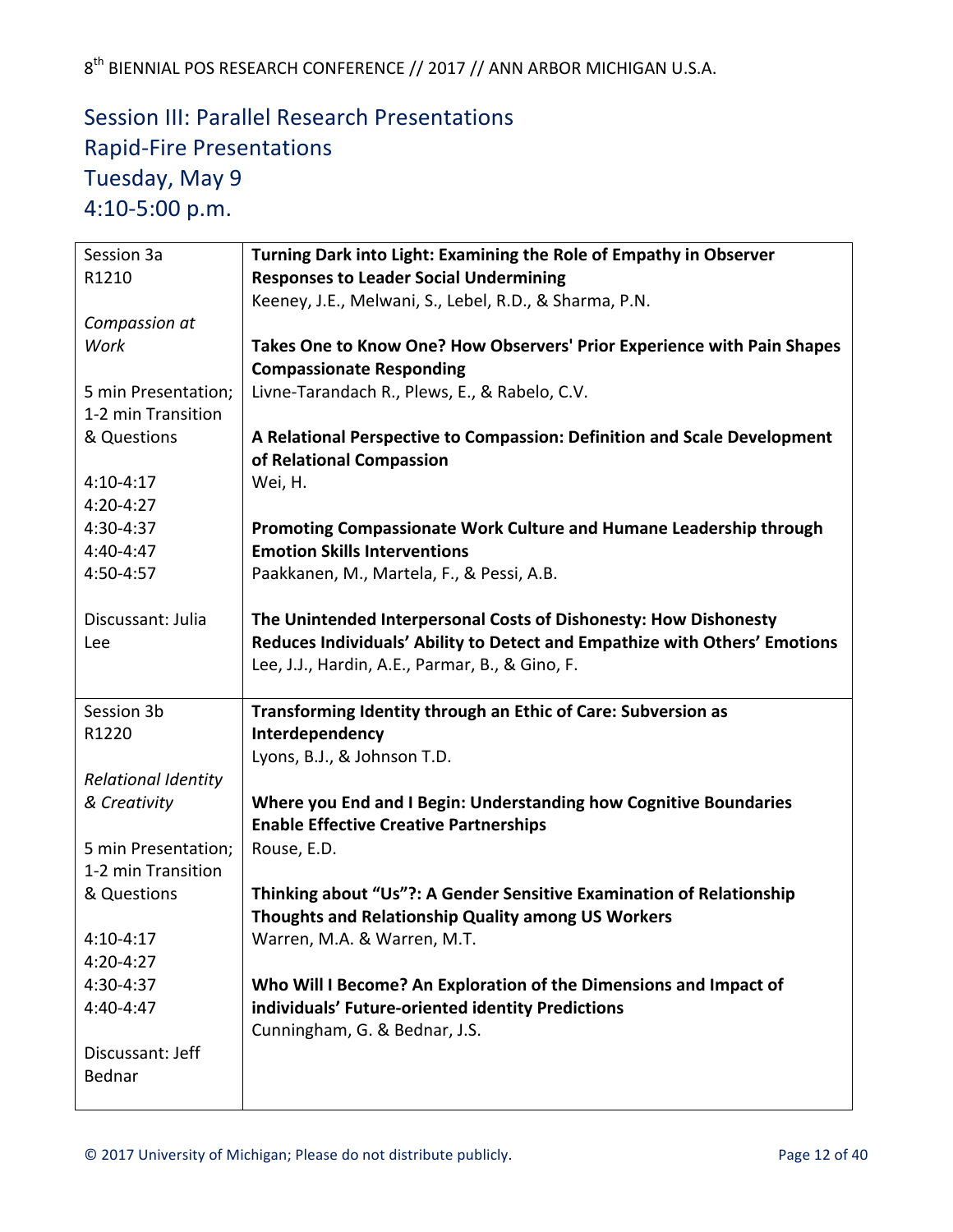| Session 3c          | Making Lemons out of Lemonade: Using Resourcing Theory to Explore Non-    |
|---------------------|---------------------------------------------------------------------------|
| R1230               | <b>Profit Mission Directives</b>                                          |
|                     | Intindola, M., Flinchbaugh, C., & Hughey, S.                              |
| Leadership &        |                                                                           |
| Governance          | <b>Leadership Potential: A Growth Perspective</b>                         |
|                     | LeBlanc, C.A. & Radhakrishnan, P.                                         |
| 7-min Presentation  |                                                                           |
| 1-2 min Transition  | The Board of Directors' Involvement in a Firm's Strategic Decision Making |
| & Questions         | <b>Processes: The Individual BOD Member Leadership</b>                    |
|                     | Nahum, N. & Carmeli, A.                                                   |
| $4:10-4:17$         |                                                                           |
| $4:20-4:27$         | Moral Identity and Earnings Reporting Quality: Evidence from Service      |
| 4:30-4:37           | <b>Academy Graduates as Executives and Directors</b>                      |
| $4:40-4:47$         | Wesley, C.L. & Martin, G.                                                 |
| 4:50-4:57           |                                                                           |
|                     | Being Known: The Positive Direct and Moderating Effects of Received       |
| Discussant: Michele | Leader Perspective Taking on Follower Performance and Discretionary       |
| Williams            | <b>Behavior</b>                                                           |
|                     | Williams, M., Kluemper, D., & Wang, S.                                    |
|                     |                                                                           |

Session IV: Leadership Opportunities and Connecting in Rhythm with our Community of Scholars Tuesday, May 9 5:10-6:00 p.m.

| Session 4           | Leadership Opportunities for the POS Community of Scholars               |
|---------------------|--------------------------------------------------------------------------|
| Robertson           | Shirli Kopelman (CPO Director of Research) and Gretchen Spreitzer (CPO   |
| Auditorium          | <b>Faculty Director)</b>                                                 |
| <b>Session Host</b> | <b>Positive Connections: Interactive Musical Experience</b>              |
| Shirli Kopelman     | Conference artifact, high-quality relationships, and moving to dinner in |
| <b>CPO Research</b> | rhythm                                                                   |
| Director            | Facilitated by JP Stephens                                               |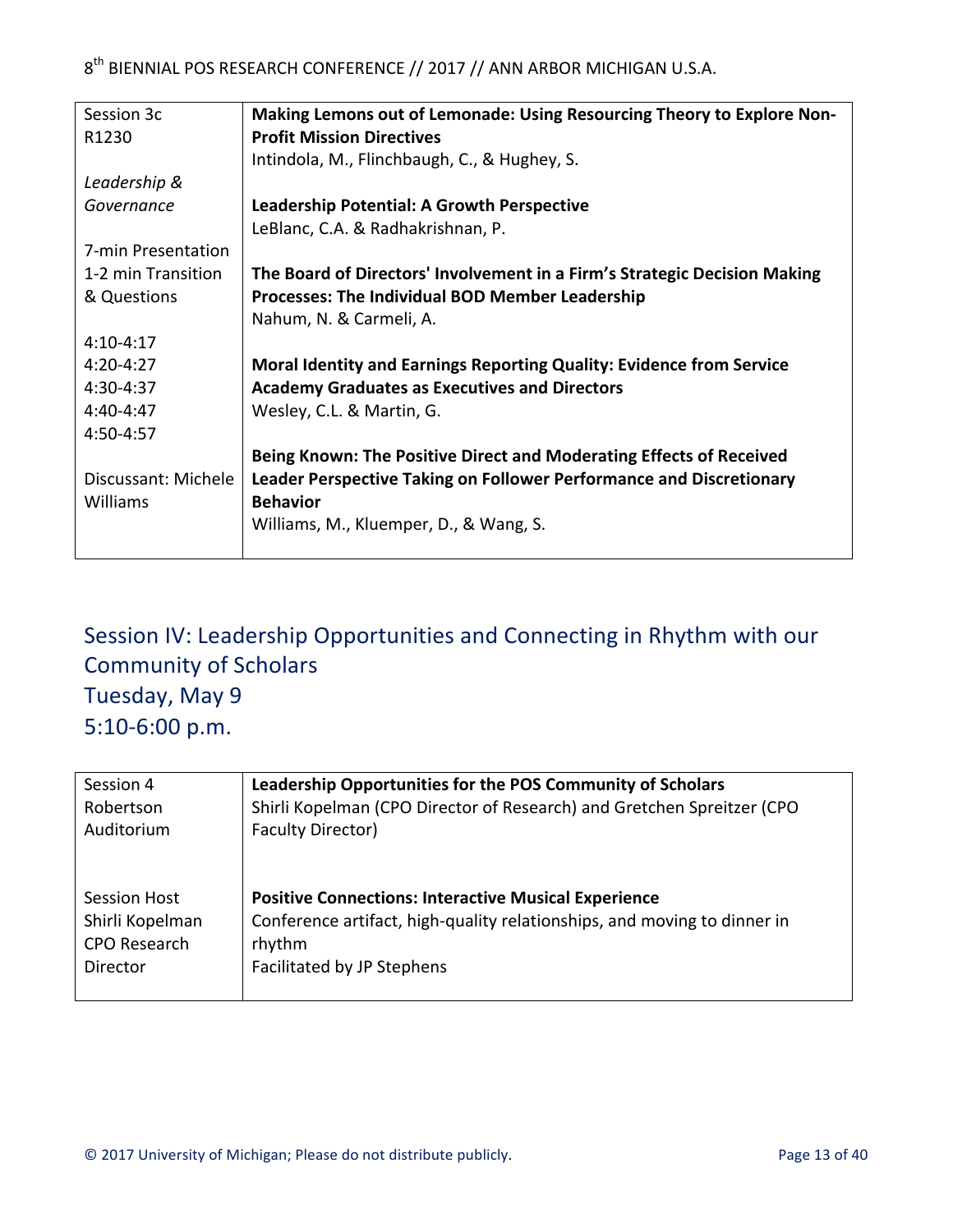Session V: Parallel Research Presentations Visual Presentations Tuesday, May 9 8:00-9:30 p.m.

Ross Colloquium 6<sup>th</sup> Floor Dessert Reception

**The Consequences of Role Stressors for Workplace Civility** Cullen-Lester, K.L., Gerbasi, A., Porath, C.L., & Schorch, S.L. When and How We Feel Grateful at Work? Proposing the Study of Gratitude and Self-**Compassion in Workplace** Do, B. & Bartunek, J.M. **Actors at Play: High Quality Connections through Play in Community Theatre** Garrett, L.E. The Moderating Role of Organizational Culture on the Relationship between Generous **Identity and Organizational Citizenship Behaviors** Gur, S.S. & Walker, L.S. **Embracing a "Lower" Purpose: Reconceptualizing Purpose in Purpose-Driven Organizing** Hendricks, H. **Accepting Lower Salaries for More Meaningful Work** Hu, J. & Hirsh, J.B. Lost Callings: The Role of Meaning in Declining Occupations Jiang, W. & Wrzesniewski, A. Lost and Found at Work: A Process-Based Exploration of Post-Traumatic Growth After **Psychological Lostness** Jones Christensen, L.

**What Hybrids can Teach all Organizations about Managing for Meaningfulness** Lavine, M. & Roussin, C.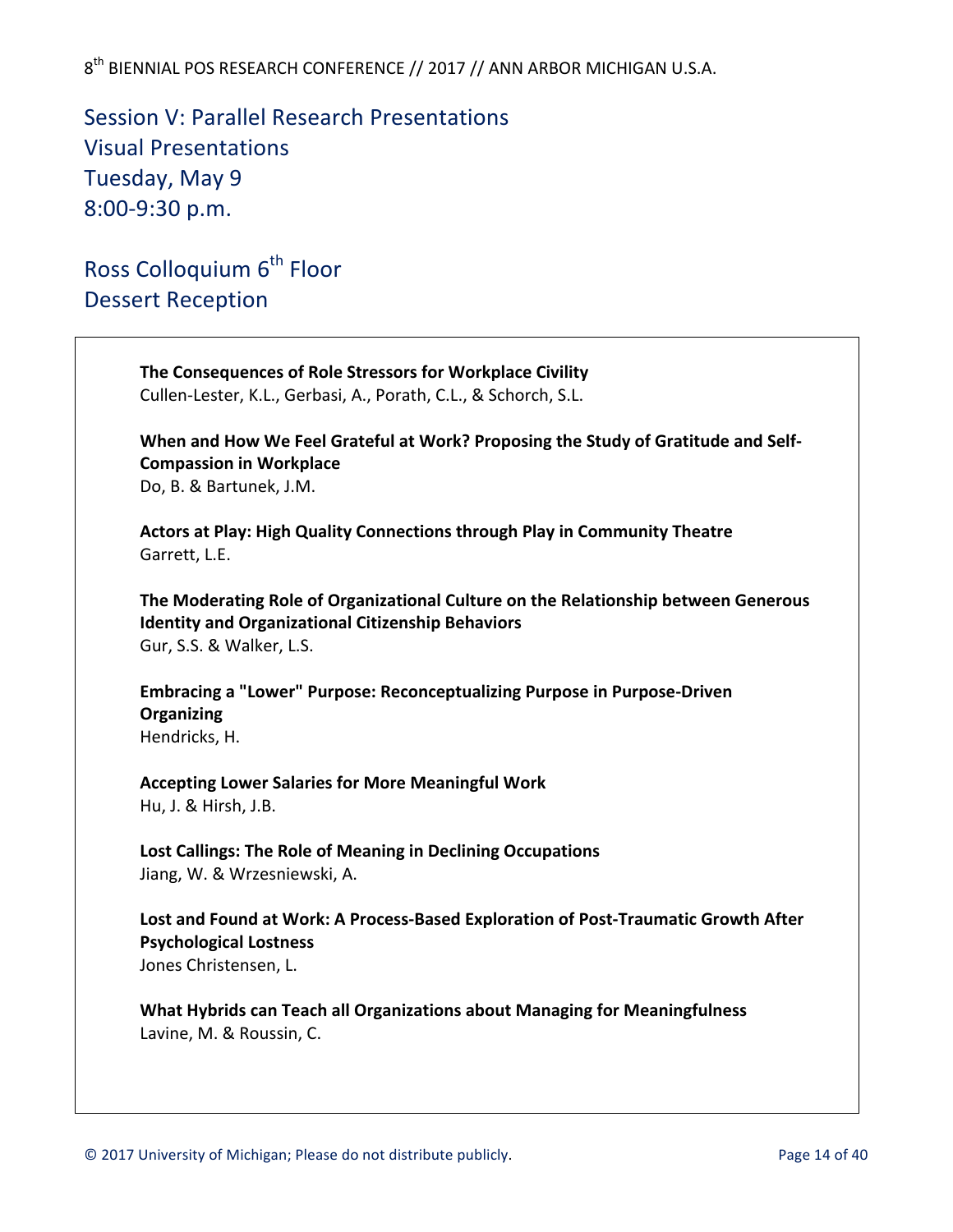**Toward a Relational Model of Compassion** Livne-Tarandach, R.

**Inspiring Proactivity by Elevating Meaning and Psychological Capital** Lohse, A., Becker, J.K., & von der Oelsnitz, D.

Stacking Bricks or Building a Cathedral: How Affective Shifts Shape Perceptions of Daily **Task Significance**

Nielsen, J.D. & Colbert, A.E.

When High-Tech Meets High Touch: Exploring how Communication Modalities Affect **Coaching** Passarelli, A., Van Oosten, E., & Varley, M.

The Path of Considerable Resistance: Resourcing Critical Stakeholder Perspectives for **Authentic Organizational Transformation** Steckler, E.

**Distinguishing Excellence from the Extraordinary** Thiel, K.

Are You Sure You Will Have Time for That? Future Time-slack as a Barrier to **Participation in the Sharing Economy** Whillans, A.V., & Dunn, E.W.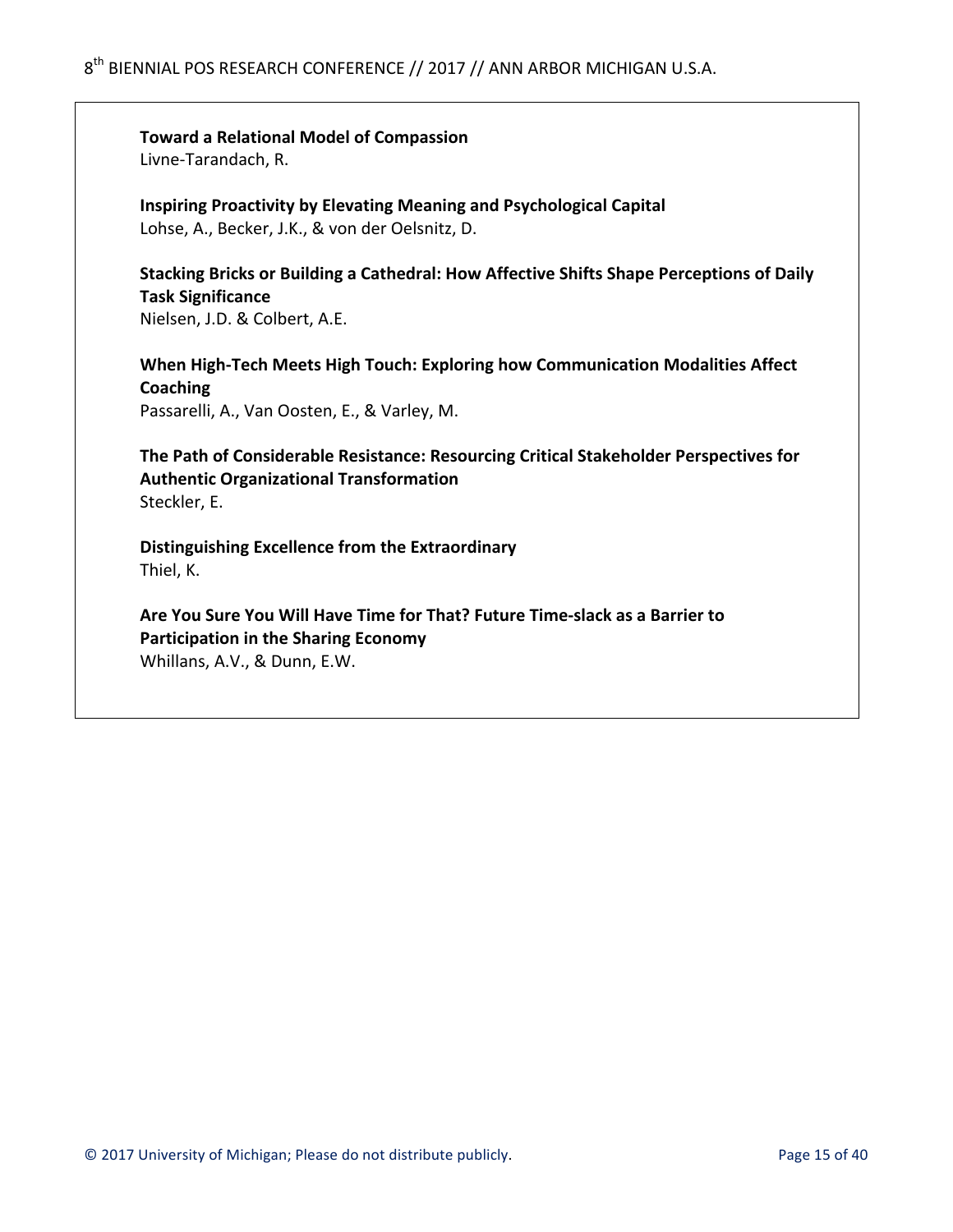# Session VI: Scholarly Journey and Relational Mindfulness Panel and Small Group Interactions Wednesday, May 10 8:10-10:00 a.m.

| Session 6                | <b>Art and Organizing that Enlivens</b>                                    |
|--------------------------|----------------------------------------------------------------------------|
| Robertson                | Worline, M. & Murchison, C.                                                |
| Auditorium               |                                                                            |
|                          | <b>A Conversation on Relational Mindfulness</b>                            |
| <b>Scholarly Journey</b> | Facilitated by Shirli Kopelman                                             |
| & Relational             |                                                                            |
| <b>Mindfulness</b>       | <b>Mindfulness in Professional Relationships</b>                           |
|                          | Trungram Gyalwa Rinpoche, PhD                                              |
| <b>Session Host</b>      |                                                                            |
| Shirli Kopelman          | The Language that Binds Us                                                 |
| <b>CPO Research</b>      | Poonam Arora, PhD                                                          |
| Director                 |                                                                            |
|                          | <b>Our Journey as Scholars</b>                                             |
|                          | Enliven our research and fortify our well-being story: Mindful small group |
|                          | conversations in the presence of Ross Art                                  |
|                          | Hwang, E.B. & Kopelman, S.                                                 |
|                          | Co-Facilitated with: POS Magnify Immersion Program Students                |
|                          |                                                                            |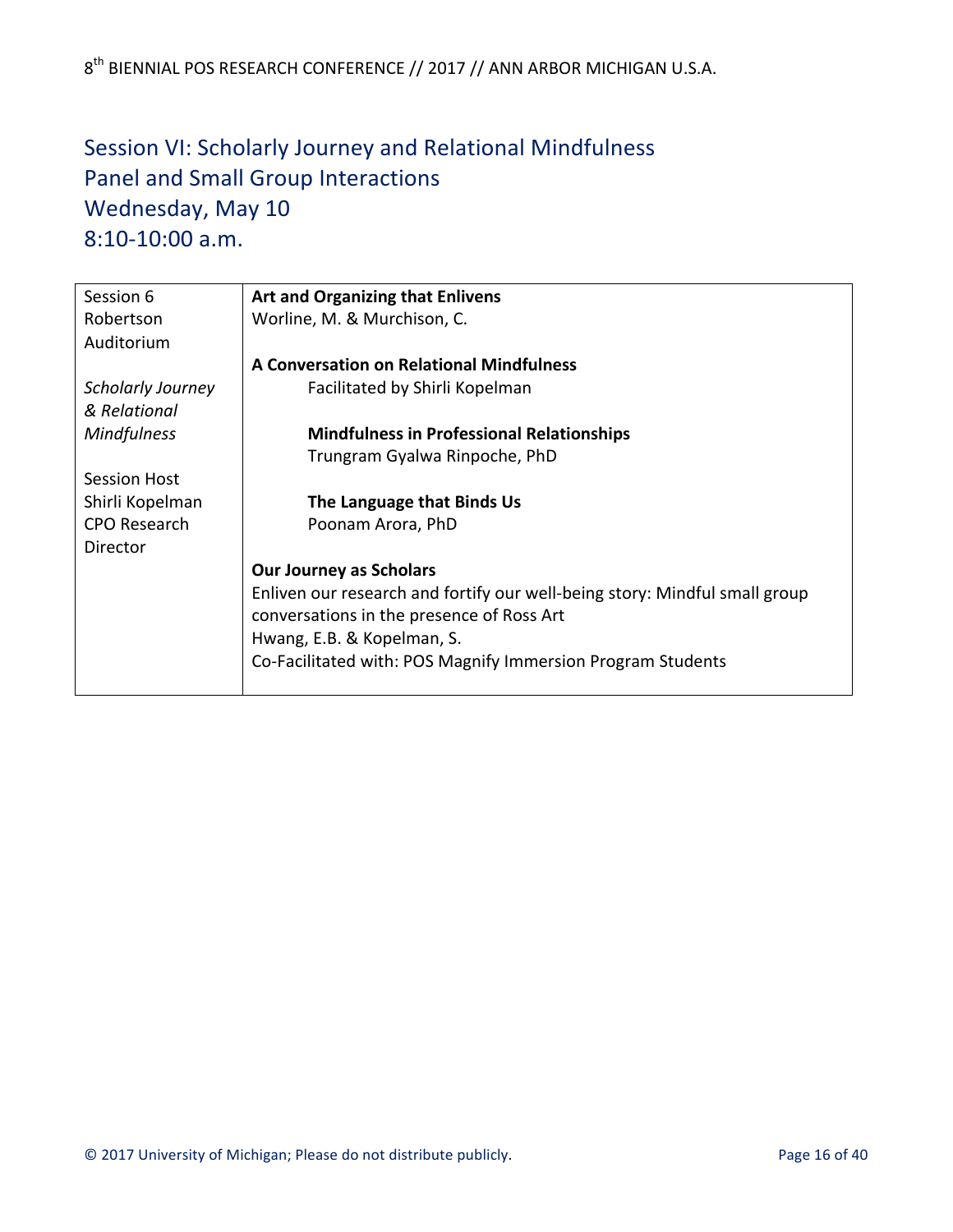# Session VII: Nexus of Theory, Research, and Practice Wednesday, May 10 10:30 a.m.-12:00 p.m.

| Session 7               | Nexus, Praxis, and Positive Organizations: Spurring Growth and Personal                                                                                                                                                |
|-------------------------|------------------------------------------------------------------------------------------------------------------------------------------------------------------------------------------------------------------------|
| Robertson               | <b>Connections between POS Community of Scholars and Positive</b>                                                                                                                                                      |
| Auditorium              | <b>Organizations Consortium</b>                                                                                                                                                                                        |
| <b>Nexus and Praxis</b> | Keynote Presentation: 2017 Award for Outstanding Published Article in POS<br>"What's love got to do with it? A longitudinal study of the culture of<br>companionate love and employee and client outcomes in the long- |
| <b>Session Host</b>     | term care setting," published in Administrative Science                                                                                                                                                                |
| Shirli Kopelman         | Quarterly (Volume 59, Issue 4, December, 2014) by Sigal Barsade and                                                                                                                                                    |
| <b>CPO Research</b>     | Olivia (Mandy) O'Neill.                                                                                                                                                                                                |
| <b>Director</b>         |                                                                                                                                                                                                                        |
|                         | Award presented on behalf of CPO by Gretchen Spreitzer (CPO Faculty                                                                                                                                                    |
|                         | Director) & Shirli Kopelman (CPO Director of Research)                                                                                                                                                                 |
|                         |                                                                                                                                                                                                                        |
|                         | The Positive Lens and Acceleration of Development                                                                                                                                                                      |
|                         | Panel Facilitated by Robert E. Quinn                                                                                                                                                                                   |
|                         |                                                                                                                                                                                                                        |
|                         | <b>Accelerating Individual Development: Awareness Practices</b>                                                                                                                                                        |
|                         | Trungram Gyalwa Rinpoche, PhD                                                                                                                                                                                          |
|                         | <b>Accelerating Cultural Development: Meaning and Purpose</b>                                                                                                                                                          |
|                         | Bruce Pfau, Partner, Human Capital Strategy and Culture                                                                                                                                                                |
|                         | <b>Transformation, KPMG</b>                                                                                                                                                                                            |
|                         | <b>Accelerating Wellbeing: Lifelong Wellbeing</b>                                                                                                                                                                      |
|                         | Waleed Bahouth, Director, Employee Health and Wellbeing,                                                                                                                                                               |
|                         | Humana                                                                                                                                                                                                                 |
|                         | Accelerating Sustainability: Beyond People, Planets, and Profits                                                                                                                                                       |
|                         | Poonam Arora, PhD                                                                                                                                                                                                      |
|                         |                                                                                                                                                                                                                        |
|                         | <b>POS Research Conference Closing Remarks</b>                                                                                                                                                                         |
|                         | Shirli Kopelman (CPO Director of Research)                                                                                                                                                                             |
|                         |                                                                                                                                                                                                                        |
|                         |                                                                                                                                                                                                                        |
|                         |                                                                                                                                                                                                                        |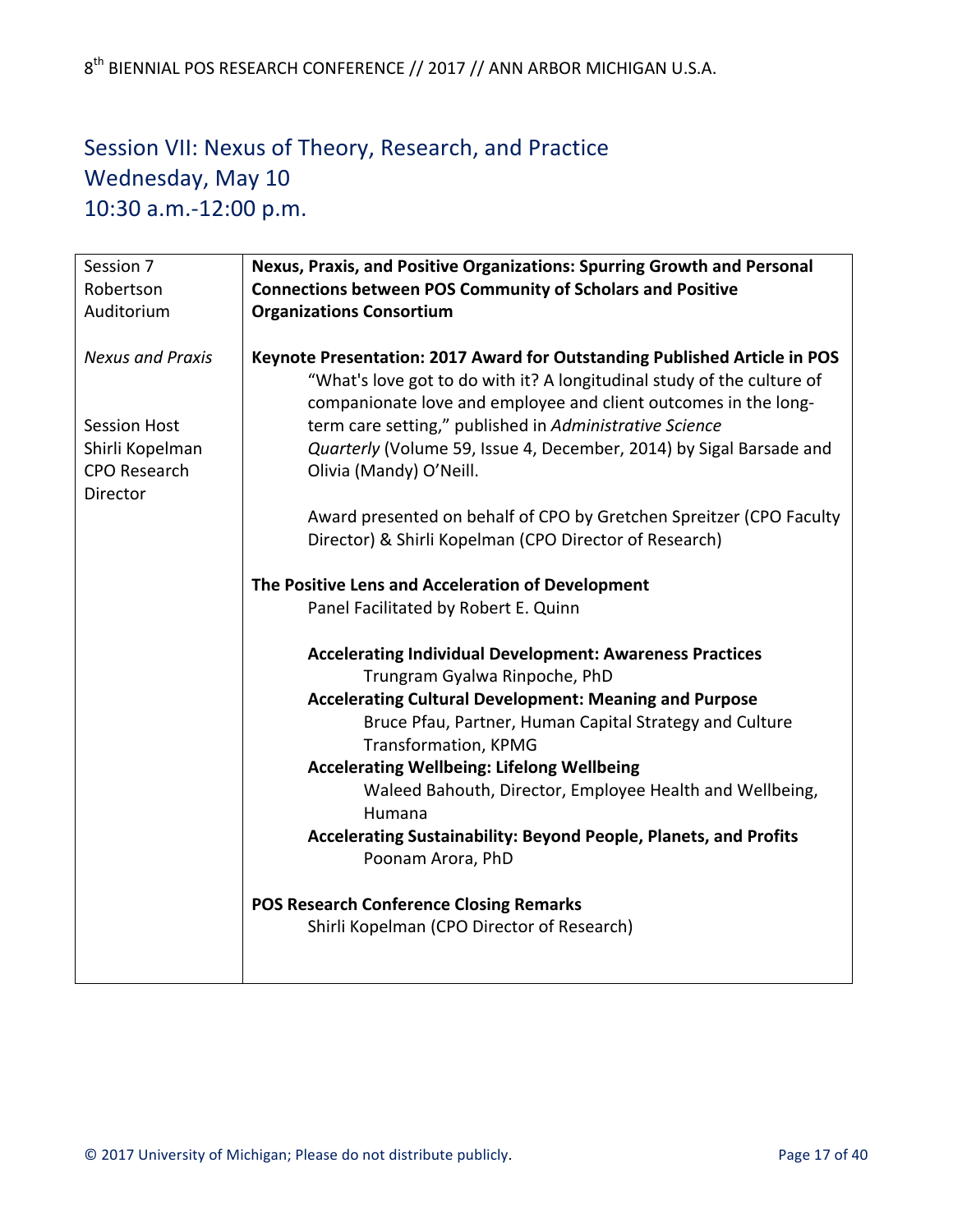# Session VIII: Bridging Relationships between Scholars & Business Leaders Wednesday, May 10 12:10-1:00 p.m. Lunch Reception

| Ross Davidson | SEEDING RELATIONSHIPS THAT BRIDGE RESEARCH AND PRACTICE                                                                                                                                                                                                        |
|---------------|----------------------------------------------------------------------------------------------------------------------------------------------------------------------------------------------------------------------------------------------------------------|
| Winter Garden | <b>Connect and Enjoy Lunch</b>                                                                                                                                                                                                                                 |
|               | Bridge our communities - Forge at least one meaningful relationship<br>$\bullet$<br>that will continue beyond the conference sow the seed around a<br>common interest, challenge, opportunity, or personal bond.<br>Enjoy lunch!<br>Stay in touch<br>$\bullet$ |

# Post-Conference Research Meetings Wednesday, May 10 1:10-2:00 p.m. on your own...

 $\mathsf{r}$ 

|  | University of<br>Michigan Campus<br>and Ann Arbor | Connect with new colleagues or schedule a research team meeting<br>Journey together in conversation around the University of Michigan<br>$\bullet$<br>campus or downtown Ann Arbor<br>Safe travels |
|--|---------------------------------------------------|----------------------------------------------------------------------------------------------------------------------------------------------------------------------------------------------------|
|--|---------------------------------------------------|----------------------------------------------------------------------------------------------------------------------------------------------------------------------------------------------------|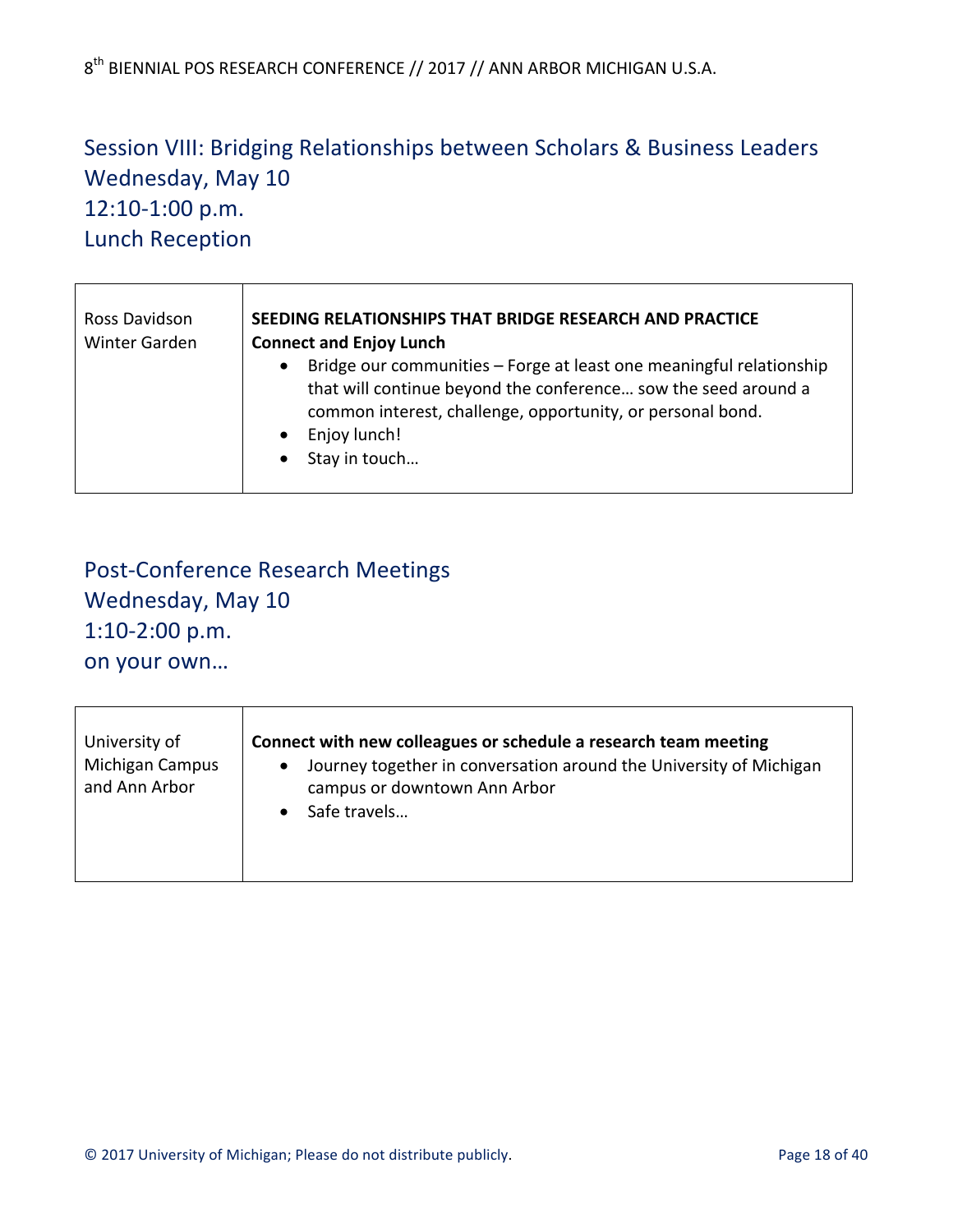# ABSTRACTS

……………………………………………………………………………………………………………………

……………………………………………………………………………………………………………………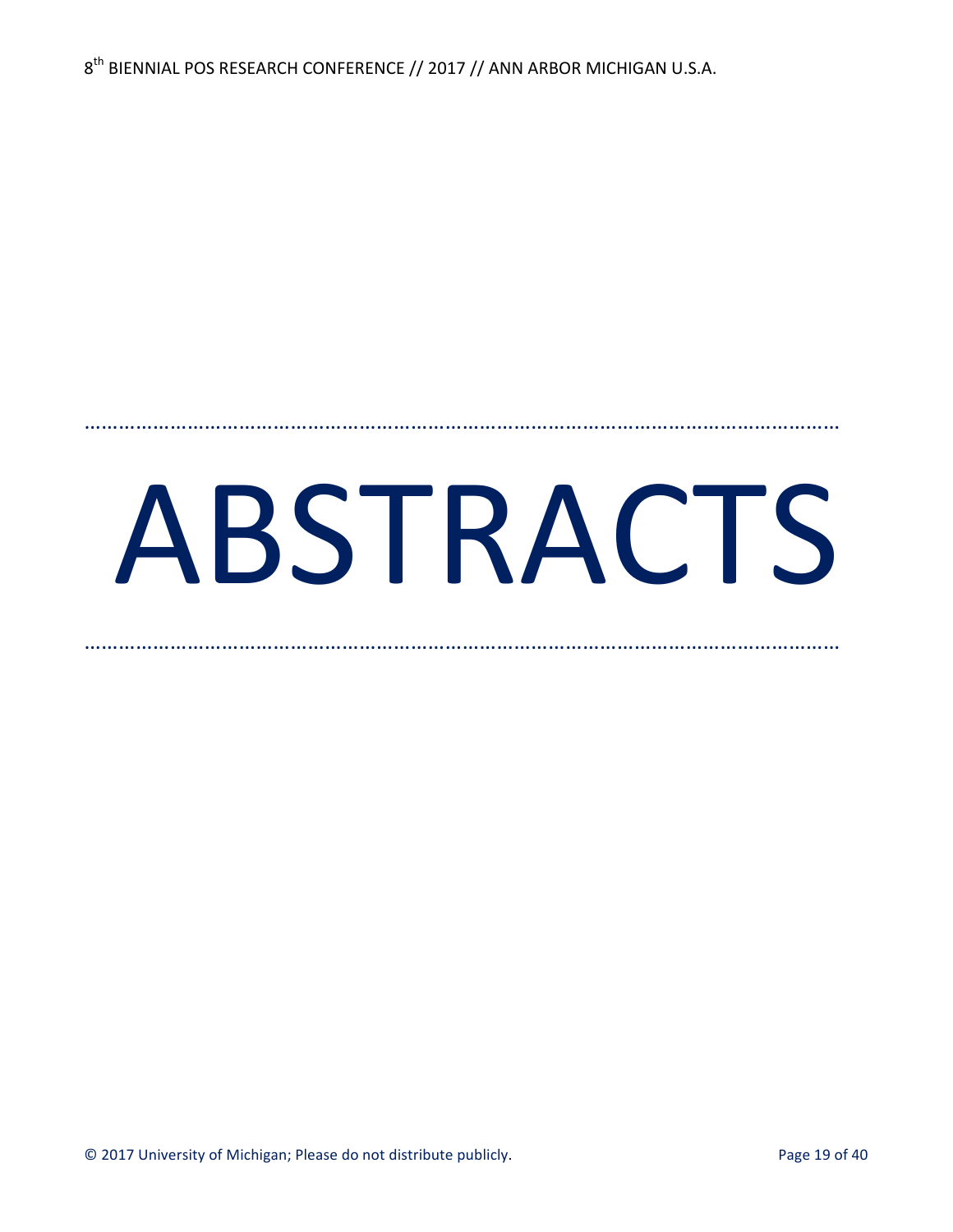# ABSTRACTS

#### "My Company is Friendly," "Mine's a Rebel": The Process and Positive Outcomes of **Anthropomorphizing our Organizations**

Ashforth, B.A., Schinoff, B.S., Brickson, S.L.

Why, how, and to what effect do individuals construct human-like conceptions of their organizations? We argue that anthropomorphism is both pervasive and consequential in organizational life. We first propose that members are motivated to anthropomorphize because doing so enables them to meet two profound needs, sensemaking and a sense of social connection. We then discuss how the process unfolds through a confluence of top-down and bottom-up dynamics. Third, we outline how, by bringing the organization to apparent life as an interaction partner, anthropomorphism engenders a deeper and richer relationship between members and organizations. As such, it serves as a key mechanism in the genesis of a variety of positive outcomes for members and organizations, including the ability to identify with organizations, the development of psychological contracts, and the strengthening of organizational identity. We conclude with a discussion of contributions, including to the POS literature.

#### Hotter or Colder: The Critical Role of Self Progress in the Evaluation of Career Choices

Bednar, J.S., Dixon Jr., R.D., Owens, B.P., Roberts, L.M., Dutton, J.E.

Self-progress has been posited to be a fundamental human need and central to the construction of a positive identity. Yet we know little about how individuals narrate themselves as progressing, what constitutes meaningful movement or progress, or the influence perceptions of self-progress have on our evaluation of and attachment to the jobs we find ourselves embedded in. We draw on quantitative survey data to show that the perception of self-progress significantly influences the extent to which individuals are satisfied with their jobs and the likelihood of them voluntarily leaving their jobs. We then use qualitative data to illuminate how individuals narrate themselves as progressing, what constitutes meaningful movement, and how perceptions of self-progress shape job attitudes and turnover intentions. This paper makes significant contributions to the ongoing conversations in the literature about self-progress and positive identity construction.

#### **Compassionate Goals in the Workplace**

Beveridge, C., & Canevello, A.

Compassionate goals, an interpersonal motive introduced in social psychology, are a mechanism through which people and their social environments influence each other. This paper is the first examination of compassionate goals in a work context; specifically, in the context of organizational citizenship behavior (OCB). While other motives for OCB have been studied previously (e.g., Rioux & Penner, 2001), these motives do not capture the distinct interpersonal and other-focused nature of compassionate goals. In a two-part research study, we use confirmatory factor analysis and multiple regression to examine the relationships between compassionate goals and OCB, the prosocial values motives for OCB, and additional covariates frequently studied in the OCB literature (e.g., job satisfaction, commitment). Results suggest that compassionate goals are a distinct motive for OCB and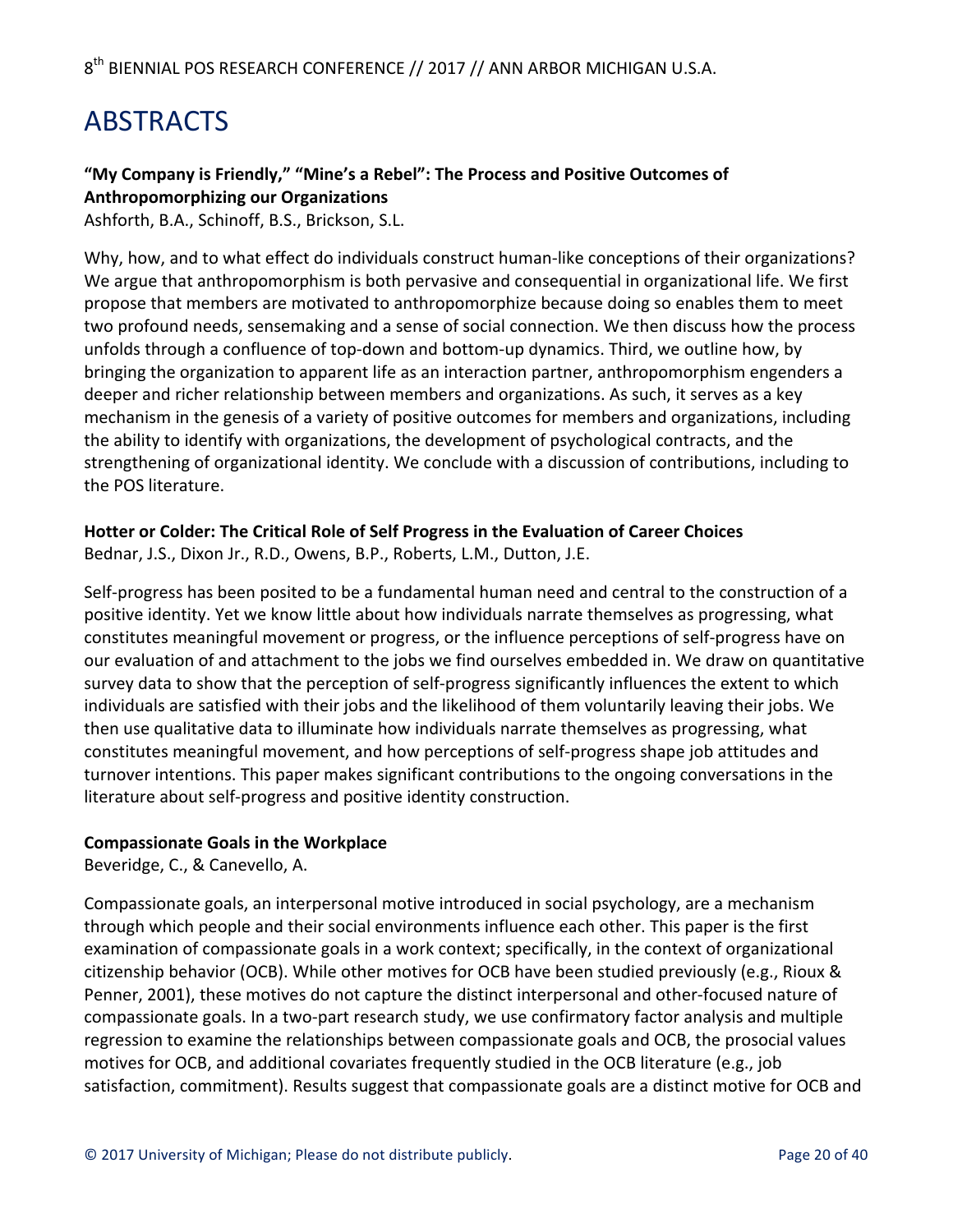have a unique relationship, even in the presence of other OCB antecedents. Findings indicate important implications for coworker relationships, culture and positive OCB outcomes.

#### **Job Crafting Revisited: How Individual Needs and Moods Differentially Influence Active Changes at Work**

Bindl, U.K., Unsworth, K., Gibson, C., & Stride, C.

Employees often self-initiate changes to their jobs, referred to as job crafting, yet we know little about why they engage in these changes. We draw on and integrate self-determination and hedonic wellbeing theories to explain how individual needs and moods at work determine employees' engagement in job crafting. Results from two studies confirmed our theorized dimensions of job crafting. Further, we used multi-level path analysis with daily survey data from 156 employees to assess job crafting over the course of one working week. As expected, individual needs at the start of a workday were related to different types of job crafting over the workday: need for autonomy predicted Task Crafting, need for relatedness predicted Relationship Crafting, and need for competence predicted Skill Crafting. Positive moods at the start of a workday were related to daily enhancing forms of job crafting, while negative moods were related to daily limiting forms.

#### The Ties that Bind Us: A Process-Based Approach to Understanding Place Attachment in Diverse **Communities**

Cameron, L.D.

We spend our lives becoming separate from and a part of larger wholes such as schools, organizations, and communities. Yet classical theories of homophily and the similar-attraction principle provide only a basic understanding of how this attachment process unfolds, suggesting whether or not one feels as if they belong to a collective is primarily due to homogeneity. Drawing on a case study of an ethnically diverse city, I explore how the interaction with place and members' lived experiences enable attachment to a heterogeneous community. Findings suggest dual processes of attachment, where engagement with physical and social cues within the community, re-affirm members sense of individual uniqueness and collective belonging. Overall, this study suggests that a sense of attachment in diverse groups occurs not in spite of diversity but because of the diversity within the group itself. This work has implications for literatures on place, materiality, and inclusion.

#### Paying it forward...or not: Examining Systems of Generalized Reciprocity and Social Comparison **Pressures**

Chambers C.R. & Baker W.E.

Generalized reciprocity—helping others because somebody else helped you—is a form of organizational citizenship behavior lauded as a key element for building prosocial organizational cultures. A system of generalized reciprocity is appealing because it appears to have inertial qualities that make it stable over time, thereby eliminating the need for ongoing management attention. Though these systems have been widely promoted to managers, we still have not addressed how these systems remain intact in the presence of potentially disruptive factors that also occur in organizations. For example, these systems could engender unequal rewards for adherents and exacerbate social comparison pressures that naturally occur in organizations. Under these conditions, an individual's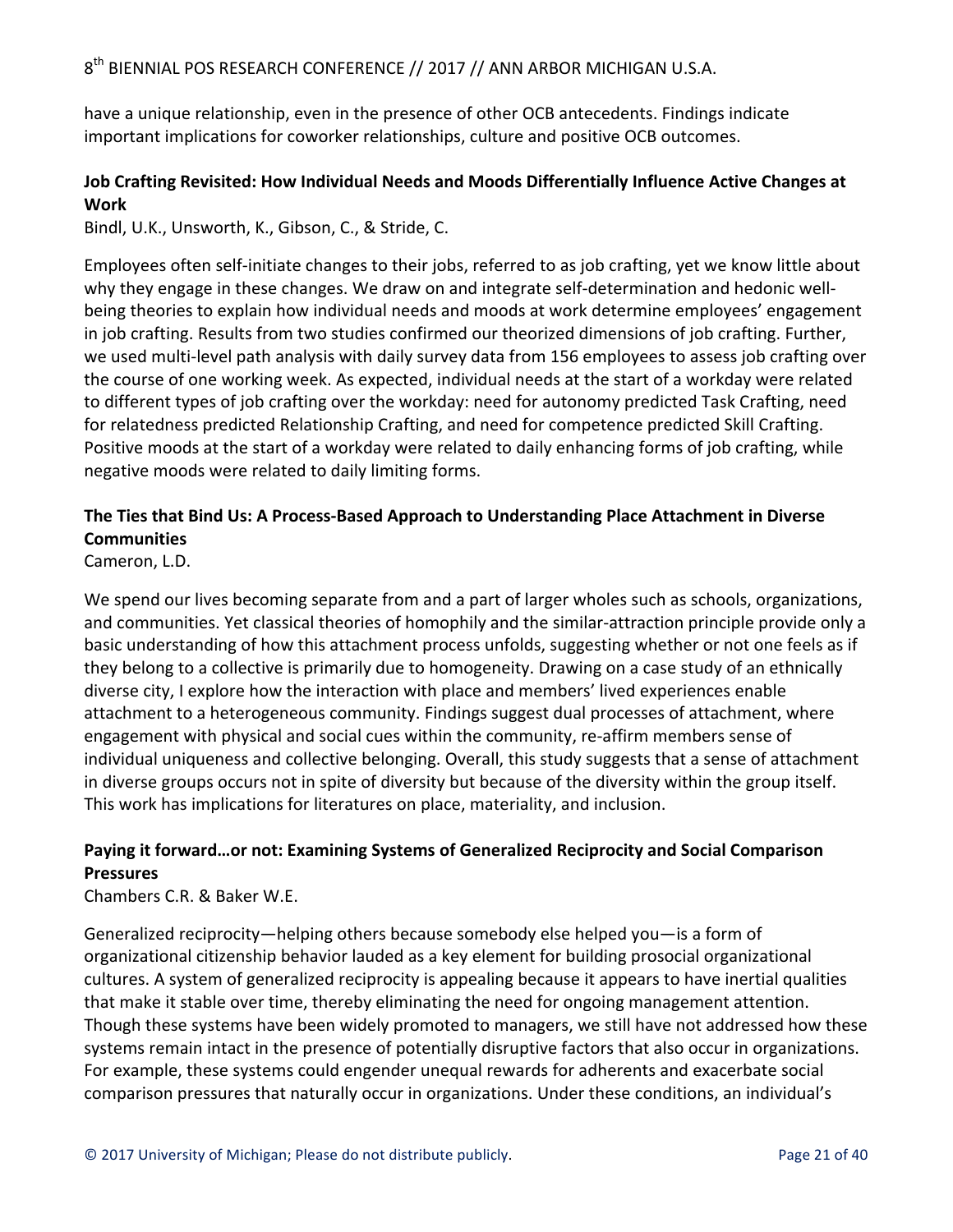motivation to help in the future will likely be altered. To advance theory, research, and practice on robust organizational cultures of generalized reciprocity, this study utilizes a no-deception, betweengroups experimental design to assess whether systems of generalized reciprocity are robust or vulnerable to destruction. Over 11,000 rounds of decision-making from 640 participants clustered within 80 teams, we observe that a system of generalized reciprocity generates unequal rewards for participants. The availability of information that shows these differences decreases helping behaviors. However, including information about members' reputations for helping offsets some of these negative effects.

#### **Thriving in Leadership Roles: The Importance of Autonomous Motivation**

Cullen-Lester, K.L., Graves, L.M, & Deal, J.

Using data from 806 top and middle-level executives, we propose and test a model of thriving in leadership roles. Thriving is a critical indicator of individual growth and development in organizations; it is particularly important among leaders. Building on recent work integrating the self-determination theory and thriving literatures, we provide the first empirical examination of autonomous motivation as a mediator of both contextual and personal variables that impact thriving among leaders. Specifically, we examine whether autonomous motivation mediates the impact of environments characterized by overwhelming change on leaders' subjective vitality and learning. Further, we examine leaders' perceptions of supervisor support and political skill as other critical antecedents of thriving. Our results provide support for the important role of autonomous motivation in thriving and identify three antecedents of autonomous motivation and thriving. Our findings have potentially important implications for organizations that want to promote autonomous motivation and thriving among leaders.

#### The Consequences of Role Stressors for Workplace Civility

Cullen-Lester, K.L., Gerbasi, A., Porath, C.L., & Schorch, S.L.

At a time when the interconnectedness of work has placed a premium on positive workplace relationships, there is concern workplace stressors may be weakening the relationships employees have with others in their workplace. We examine this possibility in a study of all employees in a sales department of a manufacturing firm  $(n=73)$ . Our results indicate that people who experience high levels of role overload and role conflict tend to treat others less civilly and feel they are treated less civilly by others. Interestingly, our results also suggest that civility may act as a coping mechanism for employees' experiencing role ambiguity. Individuals who experience role ambiguity treat more of their colleagues civilly, to a point, after which higher levels of role ambiguity result in less civility. We discuss theoretical and practical implications of these findings, including how work stressors may be managed to promote greater civility within the workplace.

#### Who Will I Become? An Exploration of the Dimensions and Impact of individuals' Future-oriented **identity Predictions**

Cunningham, G. & Bednar, J.S.

This article introduces the construct of identity predictions—individuals' future-oriented, selfconceptual prophecies on the probability and positivity of becoming different future identities. We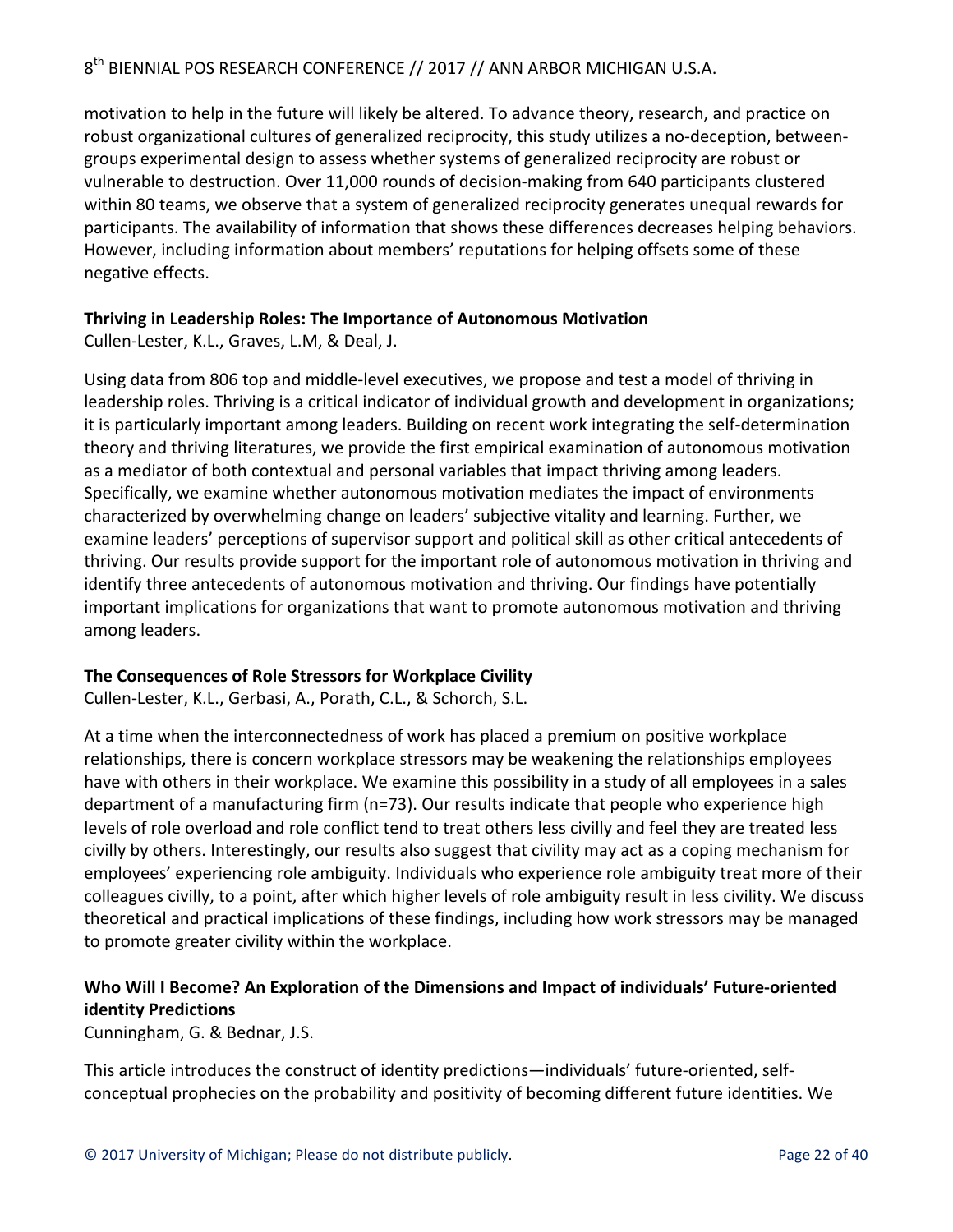draw on rich insights from the prospective psychology, possible selves, and positive identity literatures to shed light on how identity predictions operate and how they impact the self-concept and other important outcomes. We specifically investigate future work identities, where predictions are made in reference to employment contexts. In defining identity predictions, we bring to the surface the notion that individuals continuously assign both probability and positivity estimates to future identities, and that these estimates have important implications for people's work-role identity pursuit decisions and behaviors. Specifically, we posit that identity predictions are a key psychological process underlying the movement of possible identities into, out of, and within the self-concept, and that these predictions ultimately impact the degree to which people attend to (or neglect) and approach (or avoid) becoming future identities.

#### When and How We Feel Grateful at Work? Proposing the Study of Gratitude and Self-Compassion in **Workplace**

Do, B. & Bartunek, J.M.

In this study proposal, we introduce the concept of self-compassion and illumine its role in experiencing gratitude at work in the context of receiving help. Self-compassion refers to ability to hold one's own feelings of suffering with a sense of warmth, connection, and concern (Neff, 2003). We propose that there is an individual difference in how employees are kind toward oneself in times of failure and recognize their own suffering (i.e., individual self-compassion) and there is also a variance among teams in how team members hold each others' feelings of suffering with kindness, understanding, and mindfulness (i.e., collective self-compassion). We hypothesize that for individuals having high individual self-compassion or those who belong to a self-compassionate team, receiving help is particularly likely to elicit the experience of gratitude, instead of indebtedness or any other negative responses, such as a sense of inferiority or powerlessness.

#### **Exorcising the Ghost: The Resolution of Collective Mnemonic Ambivalence**

Do, B., Lyle, M.C.B., & Walsh, I.J.

Building on prior research on strategic memory use, we develop a theory of collective mnemonic ambivalence (CMA), exploring the ways in which past experiences in organizational contexts are remembered and evaluated to produce transcendental outcomes. This paper explains how processes of individual and collective memory work enable members to resolve their ambivalence through meaning transcendence, as individuals reinterpret their organization's past and come to appreciate the positive and negative character of their memories of it. This research draws on a study of the Studebaker Corporation and the mnemonic community of former employees and residents of South Bend, Indiana, where the company operated for over a century. We discuss the implications of this work for the organizational memory and positive organizational scholarship literatures as we shed light on the resolution of and resultant growth from the socially constructed, bottom-up process of CMA.

#### **Actors at Play: High Quality Connections through Play in Community Theatre** Garrett, L.E.

Organizational scholarship is increasingly realizing the individual and organizational value of fostering high quality connections (HQCs) at work. However, minimal work has explored the conditions and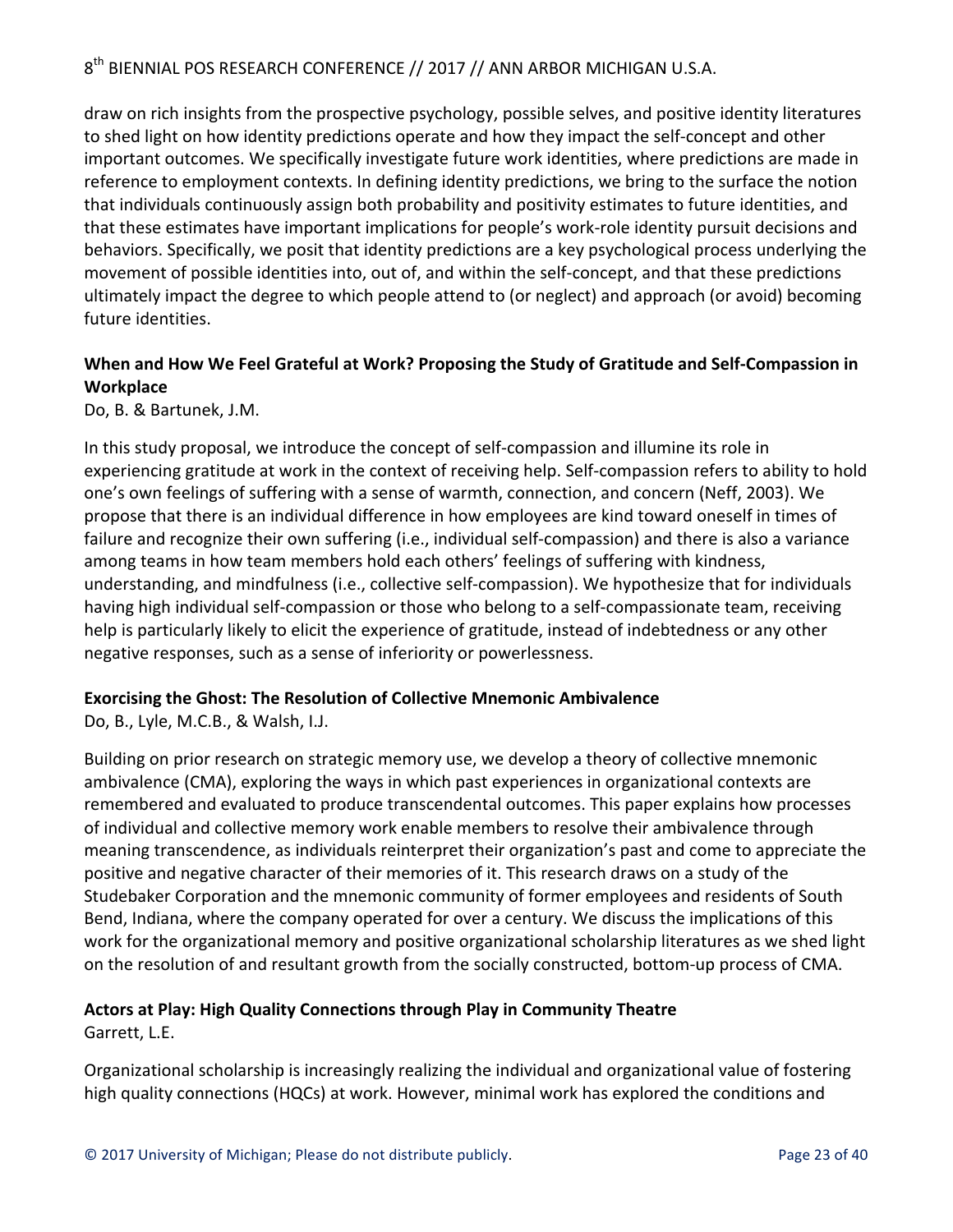practices that foster HQCs at work—an important question as the organizational context presents unique challenges to experiencing human connection at work. The impersonal nature of organizational role structures, reinforced by norms of professionalism, often produce patterns scripted action and a sense of artificiality in workplace interactions. In this study, I draw on 800+ hours of observations and 68 interviews across six different community theatre productions to explore how castmates connect with each other in their roles. Specifically, I examine how actors humanize their role interactions by fostering a playful mode of engagement, holding in tension a sense of security and freedom in their roles. I aim to unpack the capacity of play to produce HQCs and the processes by which play is achieved.

#### **Grit in the Workplace**

Giddings, D.P. & Glomb, T.M.

Recent studies of grit hold valuable implications for organizations; however, much remains unknown about the mechanisms behind how grit functions in the workplace. This study seeks to redress the focus of grit research in several ways: First, it seeks to understand ways in which grit affects employee responses to both negative and positive workplace conditions; second, it focuses on more traditional organizational settings; and third, rather than researching performance outcomes, which is common in most of the grit literature, this study seeks to understand how grit affects employee responses to work conditions more conducive to human flourishing, including social- and growth-based work outcomes. The sample for this study consists of panel data, including four years of longitudinal observations from more than 3,400 employees at a Fortune 500 company, and is currently being analyzed using hierarchical linear modeling techniques in R.

#### **Seeking to Belong: How the Words of Internal and External Beneficiaries Influence Performance** Green, P.I., Gino, F., & Staats, B.R.

Theories of relational motivation provide evidence that beneficiary contact can enhance prosocial motivation in jobs high in significance by influencing employees' perceived impact on these beneficiaries. Our study builds on these theories of relational motivation, suggesting that beneficiary contact can serve to influence prosocial motivation, even when tasks are routine and not significant, and objective beneficiary impact is negligible. Our study leverages the insight the employees are seeking to belong—and seek to enhance their sense of belongingness in work settings. We find, in a longitudinal field experiment of fruit harvesters, that though beneficiary contact with the overall customer did not significantly improve productivity, contact with an internal beneficiary that made connectedness salient yielded a persistent increase in productivity relative to a control group. We validate this effect in the lab, and provide evidence that the effect is mediated by an enhanced sense of belongingness.

#### The Moderating Role of Organizational Culture on the Relationship between Generous Identity and **Organizational Citizenship Behaviors**

Gur, S.S. & Walker, L.S.

While research on generous behavior at the workplace continues to flourish, an important omitted variable that has predictive powers is generous identity. Generous identity (a person identity; Stets &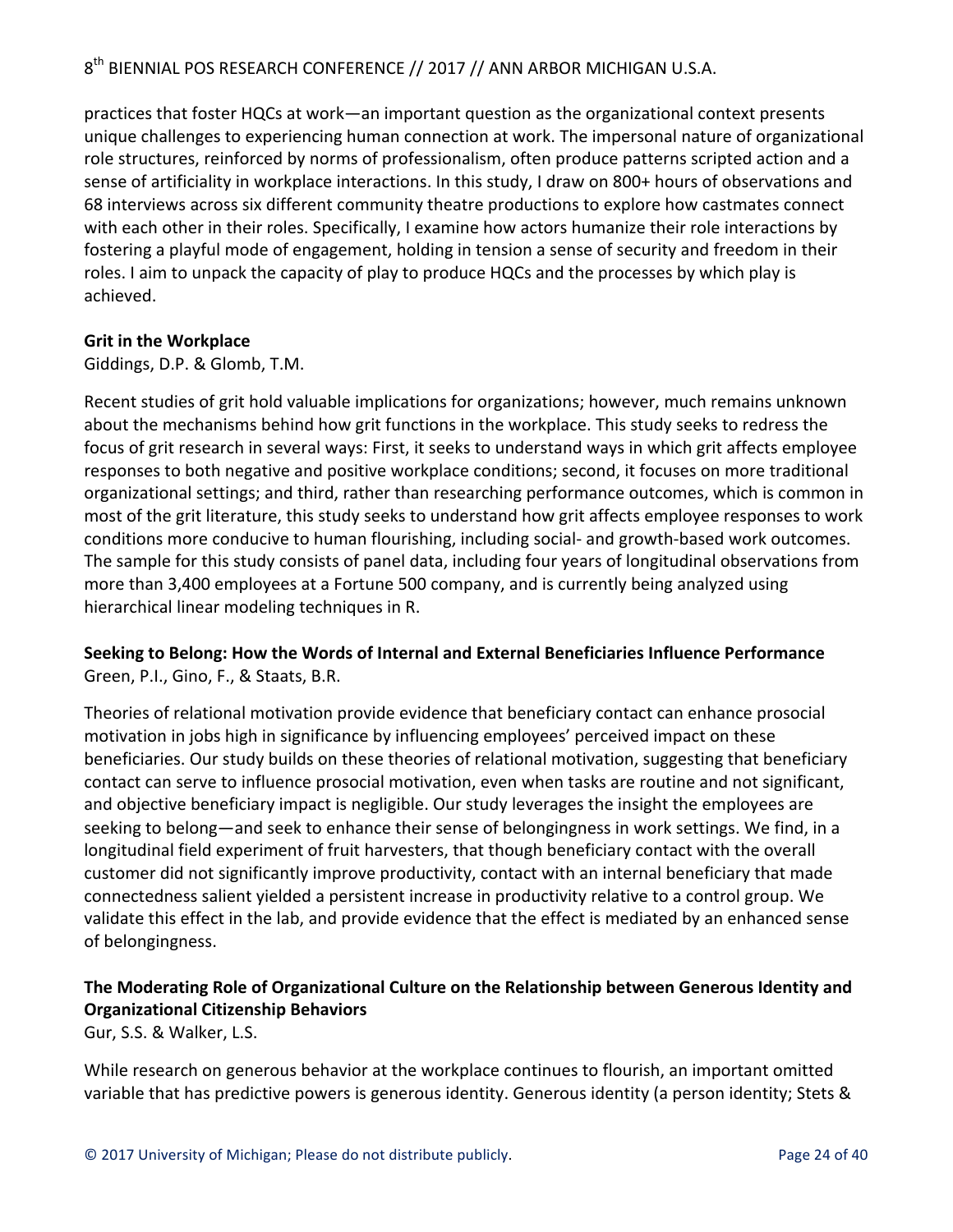Burke, 2005) is the extent to which a person defines themselves as generous. The current study examines the relationship between generous identity and organizational citizenship behaviors (OCBs). Additionally, we test the moderating effect of organizational culture on the relationship between identity and behavior. We posit that collectivist organizational culture will strengthen the relationship between generous identity and OCBs, while an individualistic organizational culture will weaken the relationship between generous identity and OCBs. Results of this study will continue the accumulation of validation support for the generous identity construct and inform practice by guiding managers and organizations on how to encourage the enactments of generous behaviors in the workplace.

#### **Embracing a "Lower" Purpose: Reconceptualizing Purpose in Purpose-Driven Organizing** Hendricks, H.

A persistent challenge in the study of positive organizations is the assumption of "higher purpose" as a unifying and motivating force (e.g., Quinn & Thakor, 2014), without establishing clear boundaries around what purpose means or under what conditions higher purpose does or does not motivate employees. This lack of clarity complicates empirical work and limits practical and theoretical implications—even as new developments in the CSR and employee-organization relationship literatures bring new attention to the possibilities of purpose-driven organizing. Drawing on goal setting research and social identity theory, I propose a functional, two-part definition of higher purpose that extends the mechanisms of purpose-driven organizing into settings where a higher purpose may not be promoted by centralized change agents.

#### Growing as Givers: Why Some Experiences of Helping Others Stick with You and Help You Grow at **Work**

Hinz, J.

The aim of this paper is to evaluate how connections with work beneficiaries contribute to the growth and development of a positive work-related identity. Through a series of propositions, I propose that meaningful interactions with beneficiaries can generate moments where a beneficiary is compelled to express gratitude to the benefactor. This expression of gratitude, when seen as genuine and deserving, can release positive emotions for the benefactor. These positive emotions then serve as an impetus for the benefactor to see how they can be helpful in ways beyond what they had previously thought possible, and change the way they understand the work they are engaged in.

#### **Accepting Lower Salaries for More Meaningful Work**

Hu, J. & Hirsh, J.B.

A growing literature indicates that people are highly motivated to experience a sense of meaning and purpose in their work lives. The current set of studies explored the hypothesis that people are willing to accept lower salaries in order to obtain more meaningful work. In Study 1, participants reported lower minimum acceptable salaries when comparing jobs that they considered to be personally meaningful with those that they considered to be meaningless. In Study 2, an experimental enhancement of a job's apparent meaningfulness lowered the minimum acceptable salary that participants required for the position. In Study 3, full-time employees who rated their current jobs as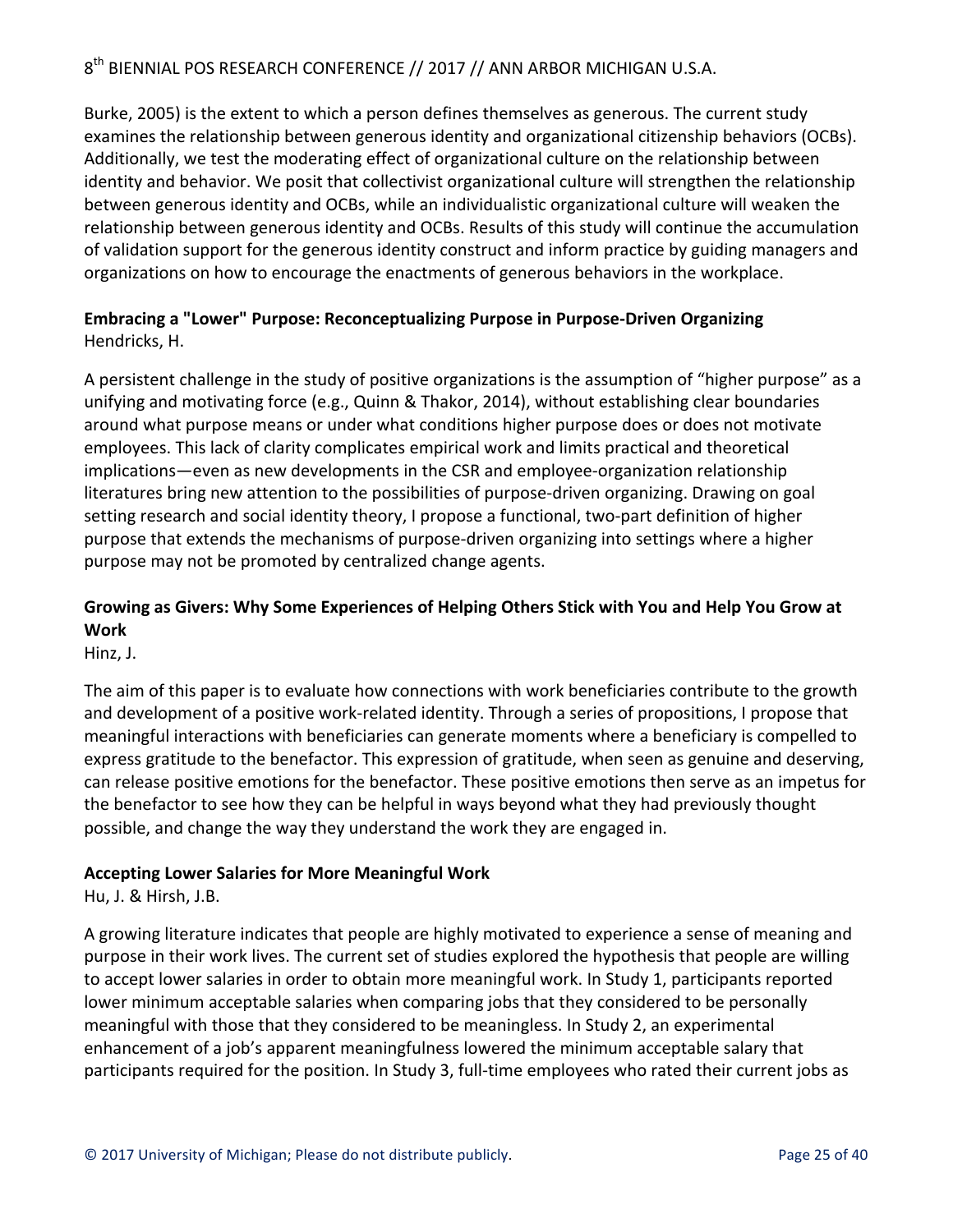being more meaningful also reported being less willing to leave their positions for higher paying jobs. These patterns of results remained significant when controlling for demographic factors.

#### **Making Lemons out of Lemonade: Using Resourcing Theory to Explore Non-Profit Mission Directives** Intindola, M., Flinchbaugh, C., & Hughey, S.

The importance of a mission statement within the nonprofit sector is well established. Despite this, there is little research devoted to crafting the perfect mission statement, one that directs employees in an intentional manner to assist in achieving organizational goals. To understand the explicit connection between the mission statements of NPOs and these goals, we draw on resourcing theory to depict how mission statements become valuable organizational resources by contributing to intentional employee action. In reviewing 23 articles on mission published in top nonprofit journals, 7 themes are identified to better understand how mission is resourced by NPOs. In synthesizing this literature, we extend the depth of mission research by considering how NPOs can create a mission statement purposefully aimed at directing employees to specific actions in order to reach their desired organizational outcomes.

#### Workplace Distractions Influence the Relationship Between Job Control and Emotional Exhaustion **for Better, and for Worse**

Jachimowicz, J.M., Menges, J.M., Wihler, A., & Myrseth, K.O.R.

In the modern workplace, employees find themselves being increasingly distracted in their offices. This trend led us to ask how distractions affect the way employees behave and feel at work. We develop theory about how distractions serve as context in the workplace, and we test the propositions derived from a qualitative study in a quantitative multi-time point multi-source field study with 213 employees of a leading marketing and technology agency. For employees with plenty of distractions around and a positive attitude toward them, distractions serve as mini-breaks in the day that allow them to recharge and thus lower levels of emotion exhaustion, in turn leading to reduced turnover. For those with negative attitudes toward distractions, however, we found higher levels of emotion exhaustion. Our research shows that workplace distractions play an important role in the modern workplace and can affect employees for the better or the worse.

#### Lost Callings: The Role of Meaning in Declining Occupations

Jiang, W. & Wrzesniewski, A.

As more occupations in the US shrink as a result of new technology and cheaper labor overseas, how individuals handle the loss of their occupations becomes an eminent question, especially for those who view the shrinking occupation as a calling. In this research, we aimed to understand how individuals cope with the loss of a calling occupation. Based on interviews with 72 former newspaper journalists, among whom 60 described newspaper journalism as a calling, we identified three phases individuals could go through: letting go, the search, and moving on, and two potential outcomes individuals could land on. We also found that the extent to which individuals endorse a cognitive tendency, which we called meaning fixedness, to view a work component as meaningful only in a specific occupational context drove their emotions and behaviors and influenced their transition outcomes.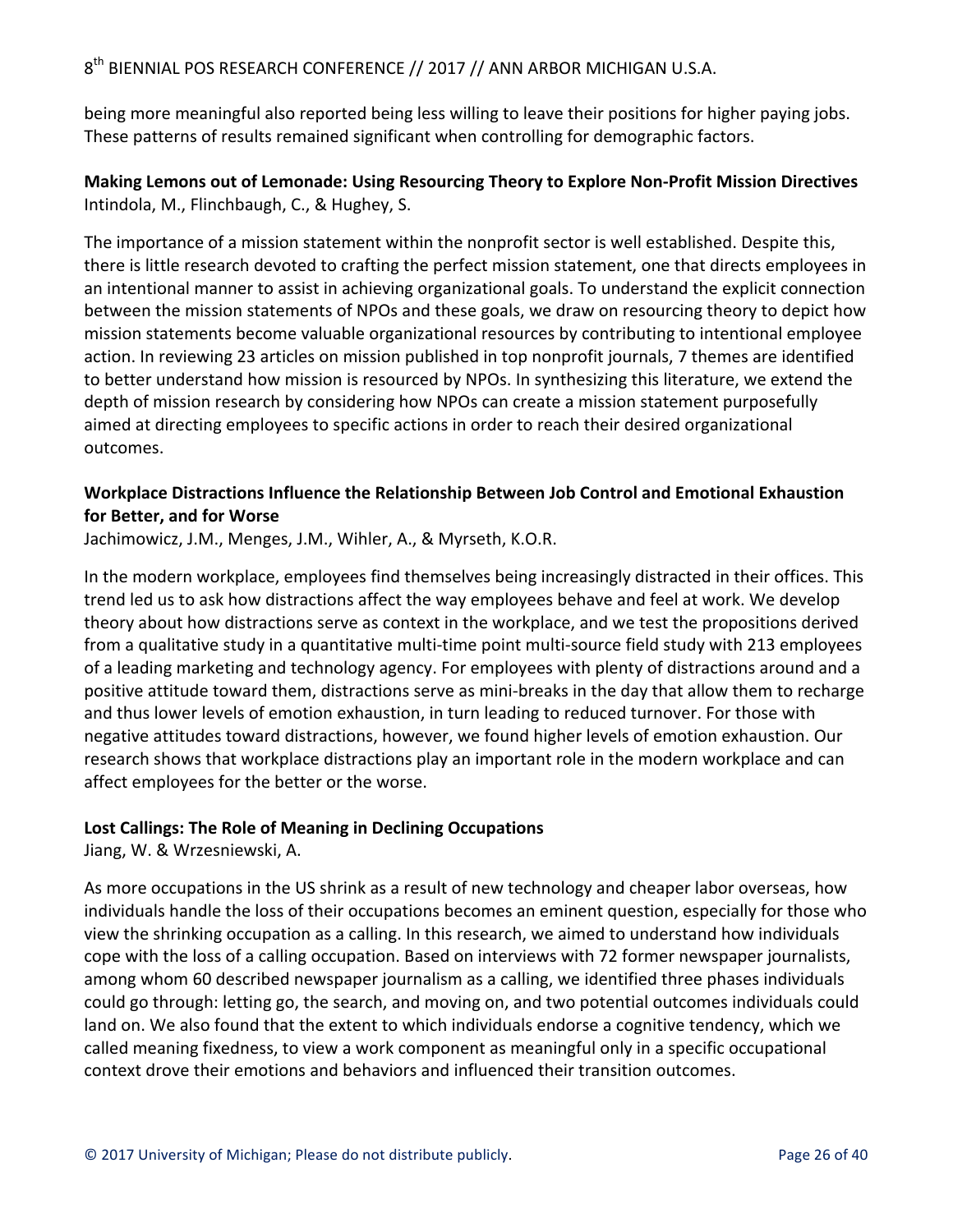#### Lost and Found at Work: A Process-Based Exploration of Post-Traumatic Growth After Psychological **Lostness**

Jones Christensen, L.

Organizations need employees who can positively respond to changes and even traumas that increasingly occur both inside and outside of the work environment. However, scholarship drawn from the wilderness search and rescue literature suggests that employees may react to such changes by becoming psychologically "lost" at work—where lostness is associated with breakdowns in sensemaking and organizational performance. The positive opposite of this situation, reunification, represents the restoration of sensemaking and the possibility of growth and resilience at work. In this paper, I suggest the state of being psychologically lost at work constitutes a traumatic experience. I draw from literature on post-traumatic growth at work and use data from subjects who have recovered from being lost in the workplace or in the wilderness to suggest propositions about how the process of post-traumatic growth may unfold. This work responds to the call for more research on post-traumatic growth in occupational contexts.

#### Turning Dark into Light: Examining the Role of Empathy in Observer Responses to Leader Social **Undermining**

Keeney, J.E., Melwani, S., Lebel, R.D., & Sharma, P.N.

Leader social undermining is a ubiquitous workplace phenomenon with detrimental consequences for targeted employees and organizations more broadly. Scholars have focused primarily on understanding ways to interrupt or attenuate undermining. In this paper, we explore the possibility that positive consequences may flow directly from undermining, due to the involvement of third-party observers. Observers are uniquely positioned to bring about positive outcomes in the wake of leader undermining, either by speaking up to the leader, or by providing help and emotional support to the undermined co-worker. Specifically, we propose that observers of undermining will tend to respond constructively because they feel empathy for the undermined co-worker. We further hypothesize that the empathy-mediated effect of undermining on constructive observer behaviors is moderated by the observer's emotion regulation ability and closeness to the undermining leader. We test these hypotheses in a multi-wave survey study of workers in diverse industries, and a planned experiment.

#### Gratitude is the Best Attitude: The Benefits of Expressing Gratitude on Prosocial Behavior in **Resource Distribution Exchanges**

Kong, D.T. & Belkin, L.Y.

Given the prevalent scholarly attention to the advantageous bargaining outcomes of expressed negative emotions, the potential benefits of expressed positive emotions remain relatively underexplored. In the present research, we explore how expressed gratitude, compared to expressed anger, disappointment, and no emotion, affects the perceiver's motivation and prosocial behavior in resource distribution exchanges. In two experimental studies, we demonstrated that the prosocial-incentive function of expressed gratitude, compared to expressed anger (Study 1 & 2), disappointment (Study 2) and no emotions (Study 1 & 2), yields stronger prosocial behavior of the perceiver, driven by prosocial motivation. Importantly, enhanced prosocial motivation leads not only to better economic payoffs for the expresser, but also generates greater relational benefits indicated by the perceiver's stronger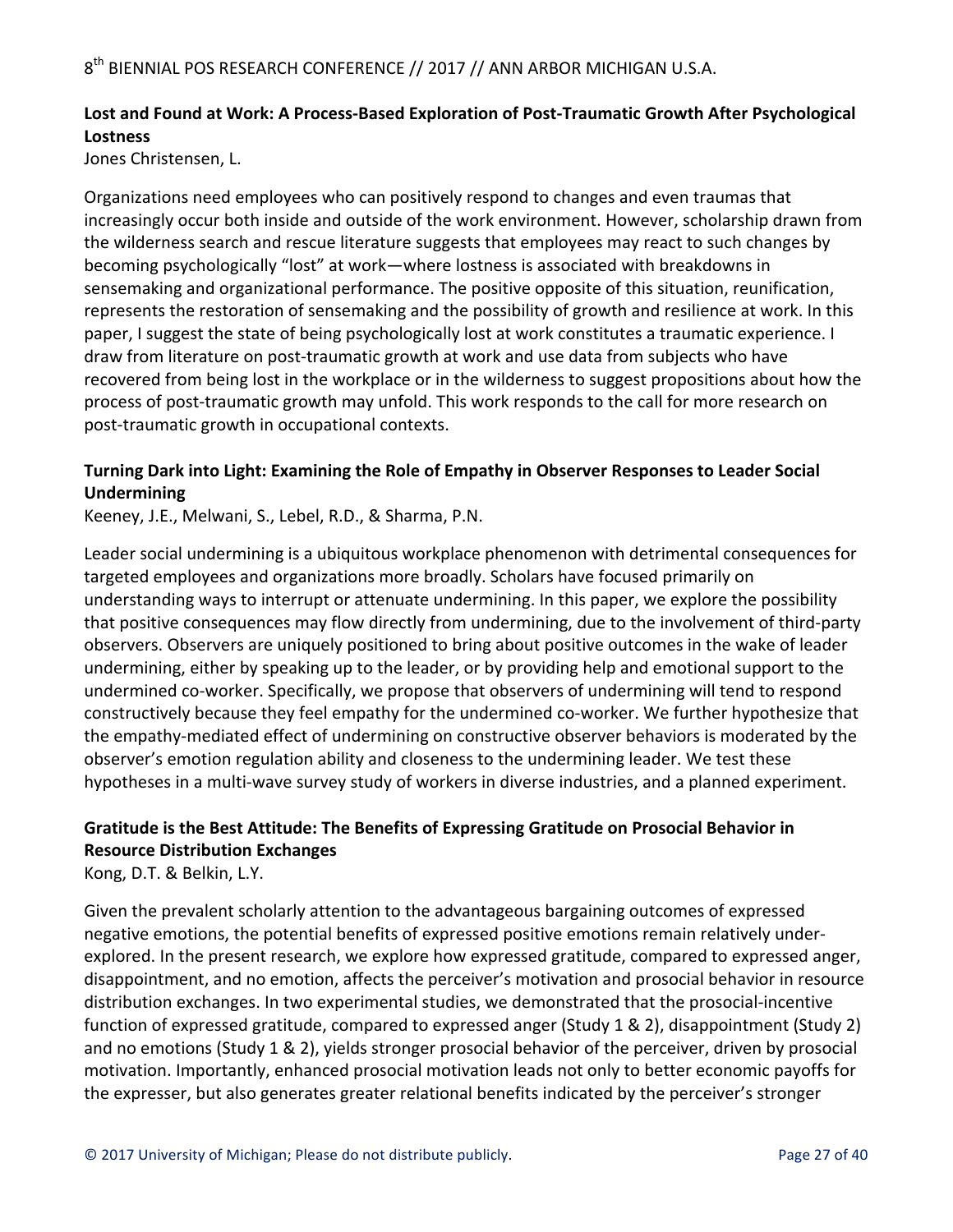perceptions of partner benevolence and desire for future interactions. We conclude that expressing gratitude would not render strategic disadvantage, but rather generate both economic and relational benefits in resource distribution exchanges.

#### **What Hybrids can Teach all Organizations about Managing for Meaningfulness**

Lavine, M. & Roussin, C.

This article explores how work meaningfulness can serve as a potent resource for all organizations and offers techniques for increasing and managing meaningfulness. Because hybrid organizations address overt social goals in addition to commercial goals they have the opportunity to generate meaningfulness from multiple sources. Work that combines a social and commercial mission can often be deeply meaningful yet simultaneously involves competing tensions. Hybrids must manage meaningfulness adeptly given the potency and complexity of their dual commercial and social aims. Therefore hybrid organizations offer considerable insight about managing meaningfulness. We share findings from the hybrid firm Seventh Generation, combined with insights from other researchers and a second small study conducted in non-hybrids, to develop a framework of tactics for promoting and managing work meaningfulness in all organizations.

#### Leadership Potential: A Growth Perspective

LeBlanc, C.A., & Radhakrishnan, P.

We provide empirical evidence for the value in considering skills in addition to traits when studying leadership and when managing employees. Taking a growth perspective can democratize leadership in organizations if it means that employees who are not identified by managers as having leadership potential are nonetheless offered developmental opportunities. Designing training programs that target the right skills for development requires a clear understanding of how leadership competencies arise. Personality traits are known to predict leadership emergence and leadership effectiveness, but skills also play a crucial role. We investigated mechanisms by which personality may predict leadership performance in undergraduate Management students. Emotional Stability was positively related to leadership behaviors via self-esteem. Self-monitoring acted as a moderator between self-esteem and interpersonal leadership, but not between self-esteem and personal leadership. Our results support the need for organizations to focus on skill development rather than leader identification.

#### The Unintended Interpersonal Costs of Dishonesty: How Dishonesty Reduces Individuals' Ability to **Detect and Empathize with Others' Emotions**

Lee, J.J., Hardin, A.E., Parmar, B., & Gino, F.

We extend behavioral ethics research by examining the impact of unethical behavior on one's socialcognitive abilities and subsequent behavior. In particular, we unpack how unethical conduct can reduce one's empathic accuracy, or ability to accurately read other people's emotional states. Empathic accuracy has been shown to be an antecedent to many interpersonal processes in organizations, such as prosocial behavior, collaboration, innovation, and leadership. Specifically, across four correlational and experimental studies utilizing physiological markers and multi-source responses of coworkers from the various organizations, we find consistent support for our main hypotheses. We find  $(1)$  a negative relationship between unethical behavior and empathic accuracy,  $(2)$  evidence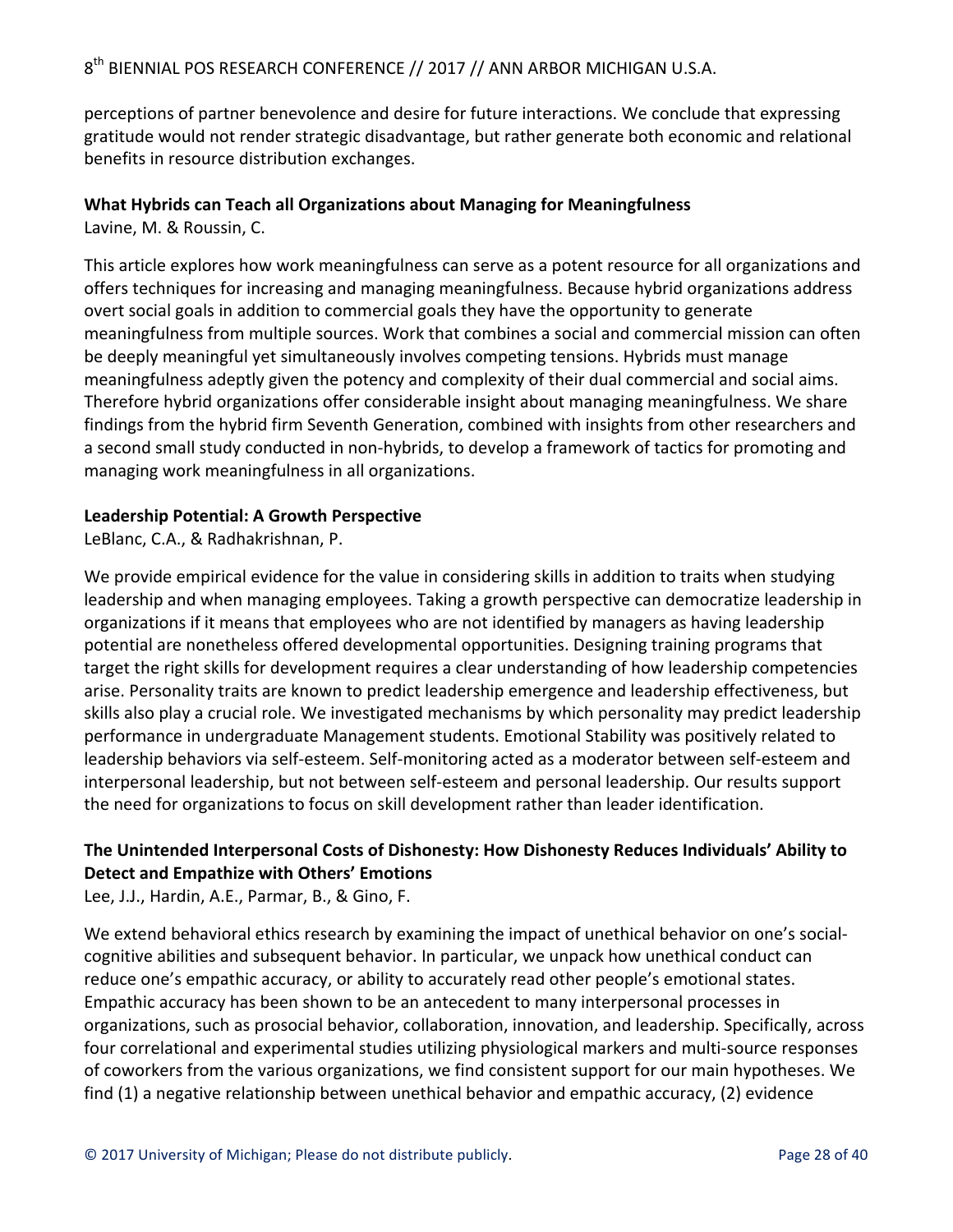supporting our causal argument that unethical behavior reduces empathic accuracy, (3) a mediating role for individual physiological differences, and (4) that a lack of empathic accuracy reduces cooperation in organizations. We discuss the implications of our results for the literatures on behavioral ethics and relationships at work, as well as for practice.

#### **Conformity or Commitment? An Inductive Study of Members Judgements of New Purpose Claims** Lepisto, D.A.

Research suggests normative organizational purposes typically form through the actions and beliefs of founders. This raises a theoretical puzzle regarding how normative purposes form in established organizations who lack such founders. An inductive study of an athletic footwear and apparel company highlights the importance of members' judgements to explain whether new normative purposes become defining or a construed image. Findings suggest that members engage in second-order evaluations of organizations and their credibility. Credibility is influenced by perceptions of organizational character, conformity, and authenticity. These findings hold implications for theories of organizational identity and how organizations must navigate pressures to exhibit conformity and commitment.

#### Takes One to Know One? How Observers' Prior Experience with Pain Shapes Compassionate **Responding**

Livne-Tarandach, R., Plews, E., & Rabelo, C.V.

Across two quasi-experiments conducted in lab settings, we examine the effect that firsthand prior experience with another's suffering has on the way observers notice, feel, sense-make, and act in response to another's expression of familiar pain. In Study A, a sample of graduate business students reacted to a video of a woman describing her suffering related to being passed over for a promotion. In Study B, a sample of undergraduate business students reacted to a video of a man's discussion of the challenges of navigating school as a first-generation college student. Across both studies, observers' prior experience with the suffering discussed in the video did not significantly affect noticing or feelings of empathic concern; however, participants with prior experience were more likely to question the sufferer's deservingness of help and less likely to communicate a response that actually alleviated the sufferer's pain. The study outlines the contributions for empathy and compassion field of research.

#### **Toward a Relational Model of Compassion**

Livne-Tarandach, R.

The current study build and extends the compassion literature process and explore how sufferers and focal actors co-shape the compassion process? And how do experiences of compassion shape sufferers' and focal actors' subsequent encounter(s) with others' suffering?. To address these questions, I explore compassion episodes unfolding in a care-giving organization called Camp Magic. Camp Magic is a college student run, free, sleep-away summer camp that provides five days of programming for 90 healthy children (6-17 years old) "touched by a parent's cancer". The study combines four data sources: participant's observations, daily surveys, interviews with camp staff and campers and naturalistic observations at camp. Building on qualitative analysis of compassion episodes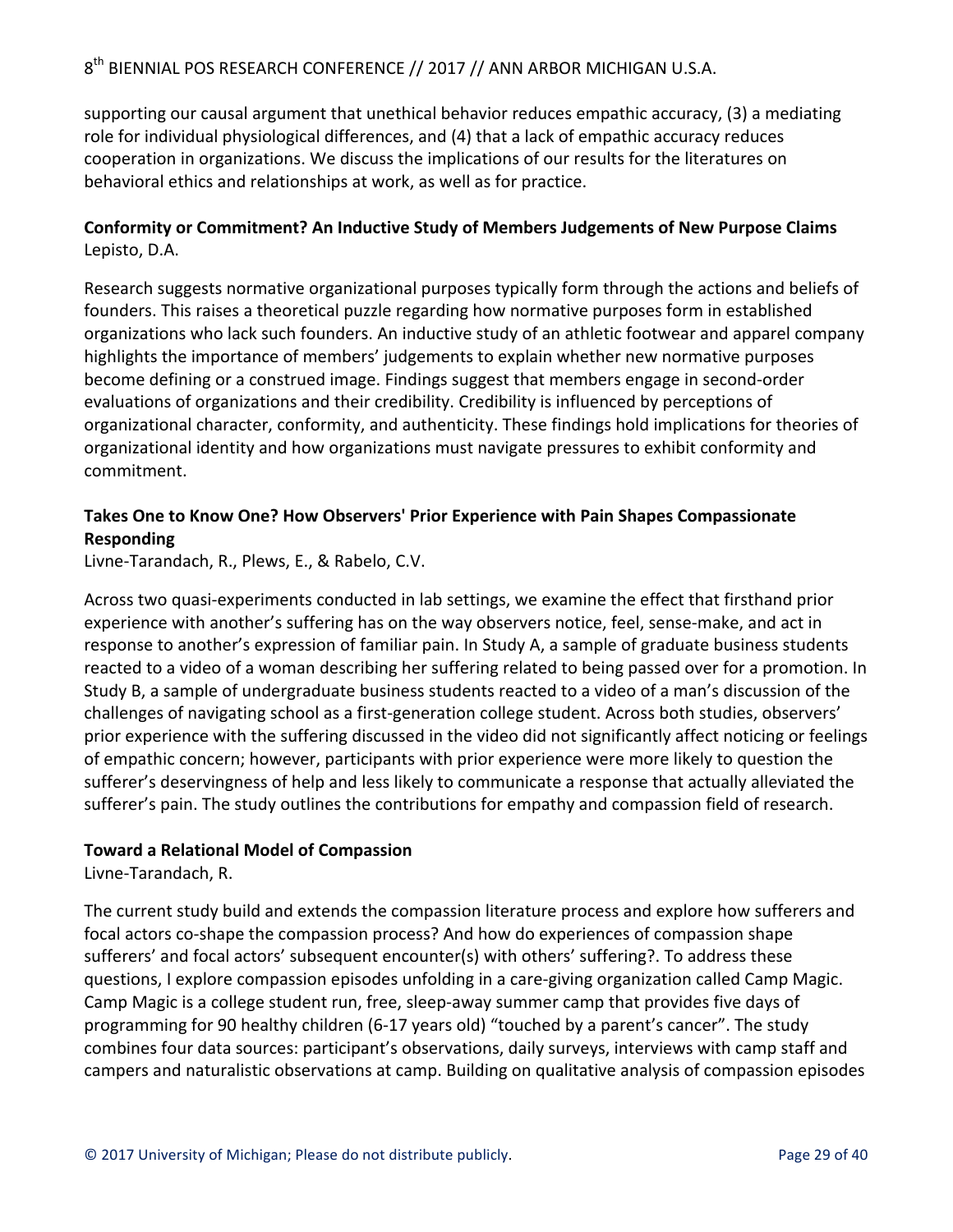unfolding at camp, I depict compassion as a relational process that unfold when focal actors do not merely serve sufferers, but engage with, learn from, empower and receive help from sufferers.

#### **Inspiring Proactivity by Elevating Meaning and Psychological Capital**

Lohse, A., Becker, J.K., & von der Oelsnitz, D.

Abstract: Proactivity is an important attribute not only for Positive Organizational Scholarship but also for innovative and adaptable corporations. By now, relatively little is known about possibilities to increase proactive behavior. We designed a training intervention on inspiring proactive behavior and validated the success of our training intervention empirically. Our conceptual model is drawing on "Can-do" and "Reason-to" motivational states (Parker, 2010). We performed our training intervention with two groups of university students,  $n=23$ . To investigate the effect of the intervention students answer three questionnaires at three points, the third questionnaire is still outstanding.

#### **Transforming Identity through an Ethic of Care: Subversion as Interdependency**

Lyons, B.J., & Johnson T.D.

Organizational scholarship on diversity and inclusion has aimed to understand practices that can enable individuals with devalued social identities to bring their true and full selves to work. We argue that, although effective in some ways, existing conceptualizations of inclusion might limit individuals' capacity to bring their true and full selves to work by relying on rational and objectified understandings of social identity that limit possibilities for subjectivity (i.e., self-definition and expression). In this paper, we integrate theories of identity work with feminist care ethics to articulate practices that enable for the subversion of social identity norms and broaden possibilities for subjectivity. We argue that subversion is rooted in caring relationships and we surmise that caring relations function interdependently with rational objectification to generate novel and more complex social identity forms. Our theory informs novel understandings of identity subversion processes, inclusion in organizations, and outcomes of inclusion.

#### All Hands are Needed: Emotion and Resilient Organizing by West African Diaspora Communities in **Response to the 2014-2015 Ebola Outbreak**

Manning, R.E.

Existing literature shows that emotions play a critical role in individual resilience to disaster, but say less about how emotion relates to collective resilience. I focus on "resilient organizing," the process by which groups of people work together to activate, combine, and recombine resources to respond and adapt successfully to adverse events. I examine the response to the 2014-2015 Ebola outbreak by global diaspora communities from Sierra Leone. Using abductive analytic techniques, I combine retrospective interviews with real-time data from diaspora organizations, online public conversations, and my own experiences working on the response to Ebola. I find that shared emotional experiences helped connect members of the diaspora to the crisis, and generated a sense of urgency and efficacy that convinced many to get involved. I develop the concept of "emotional modulation" and show how activists sought to strategically shape their communities' collective emotional landscape in order to facilitate resilient organizing.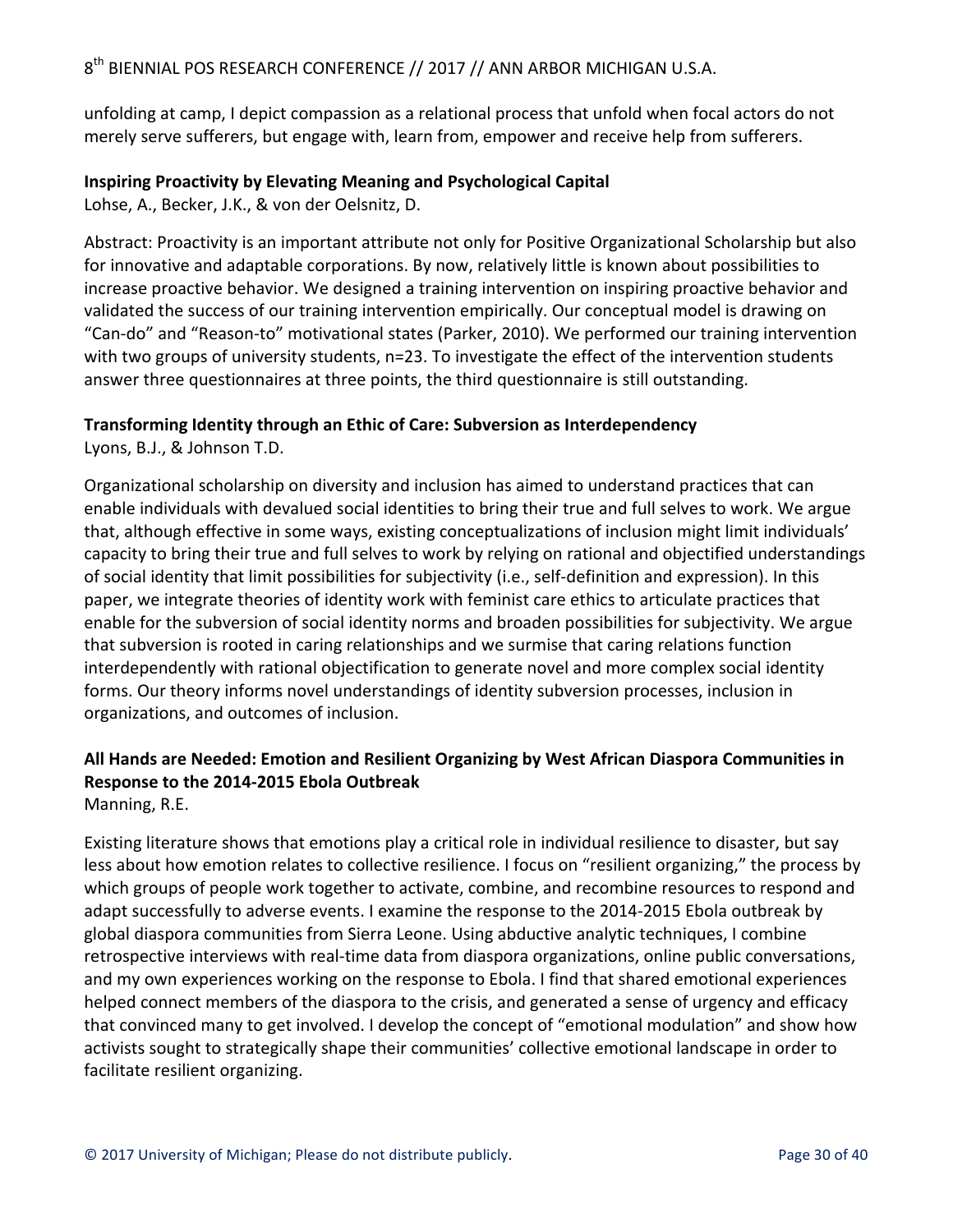#### Constructing Ourselves: A Phenomenological Investigation of Black Clergywomen's Positive Identity **Construction in Leadership**

McCluney, C.L.

The purpose of this study is to explore how individuals with marginalized social identities may cultivate positive work identities in leadership roles. Drawing from the positive identity framework set forth by Dutton, Roberts, and Bednar (2010), I examine how Black clergywomen may perceive their gender, racial, and class identities as integrated and complementary to their professional identity. In this study, I conducted life narrative interviews with 28 Black clergywomen, and utilized an interpretive phenomenological analysis to capture their sensemaking processes within a social structural framework. Analyses are ongoing. Initial findings signal that Black clergywomen's experiences nuance our theoretical conceptualization of leadership, and demonstrates unconventional socialization into the clergy profession. I anticipate that this study will illustrate multiple pathways for constructing positive work identities as members of marginalized social identity groups.

#### The Board of Directors' Involvement in a Firm's Strategic Decision Making Processes: The Individual **BOD Member Leadership**

Nahum N. & Carmeli, A.

The BOD's involvement in SDM has a significant impact on a firm's strategic orientation and choices. Less is known about the context in which BOD members decide to become involved in SDM processes and the dynamics that emerge within the group. Using a qualitative methodology, we create the linkage between the context and dynamics in the board as a group, the board's leadership style and individual board members' traits, and, as a result, the BODs' involvement in SDM. Our findings re four boards' archetypes and the way the context and environment in each archetype influence BOD's functioning and effectiveness, are consistent and supported by the POS approach. We shed some light on the way the environment within the board, i.e. trust, shared values and professional collaboration, versus lack of those, enables or disables open and professional discussion, and encourages or challenges individual board members trying to promote board's effectiveness.

#### Stacking Bricks or Building a Cathedral: How Affective Shifts Shape Perceptions of Daily Task **Significance**

Nielsen, J.D. & Colbert, A.E.

Although research on task significance has enjoyed a resurgence recently (Grant, 2012; Grant, 2008; Grant et al., 2007), the majority of research examining task significance has assumed that daily experiences underlie employees' global perceptions of work characteristics, mostly neglecting withinindividual variations. Addressing these issues, we examine the dynamic role of affective shifts in shaping daily variation in perceptions of task significance. In an experience sampling study of 42 individuals over 10 work days, we find that, consistent with personality systems interaction theory, increases in positive affect and decreases in negative affect during the workday promote particular modes of information processing that facilitate perceptions of task significance. In turn, daily task significance significantly predicted helping and withdrawal behaviors. Average daily task significance was found to predict individual -level job satisfaction over and above global evaluations of task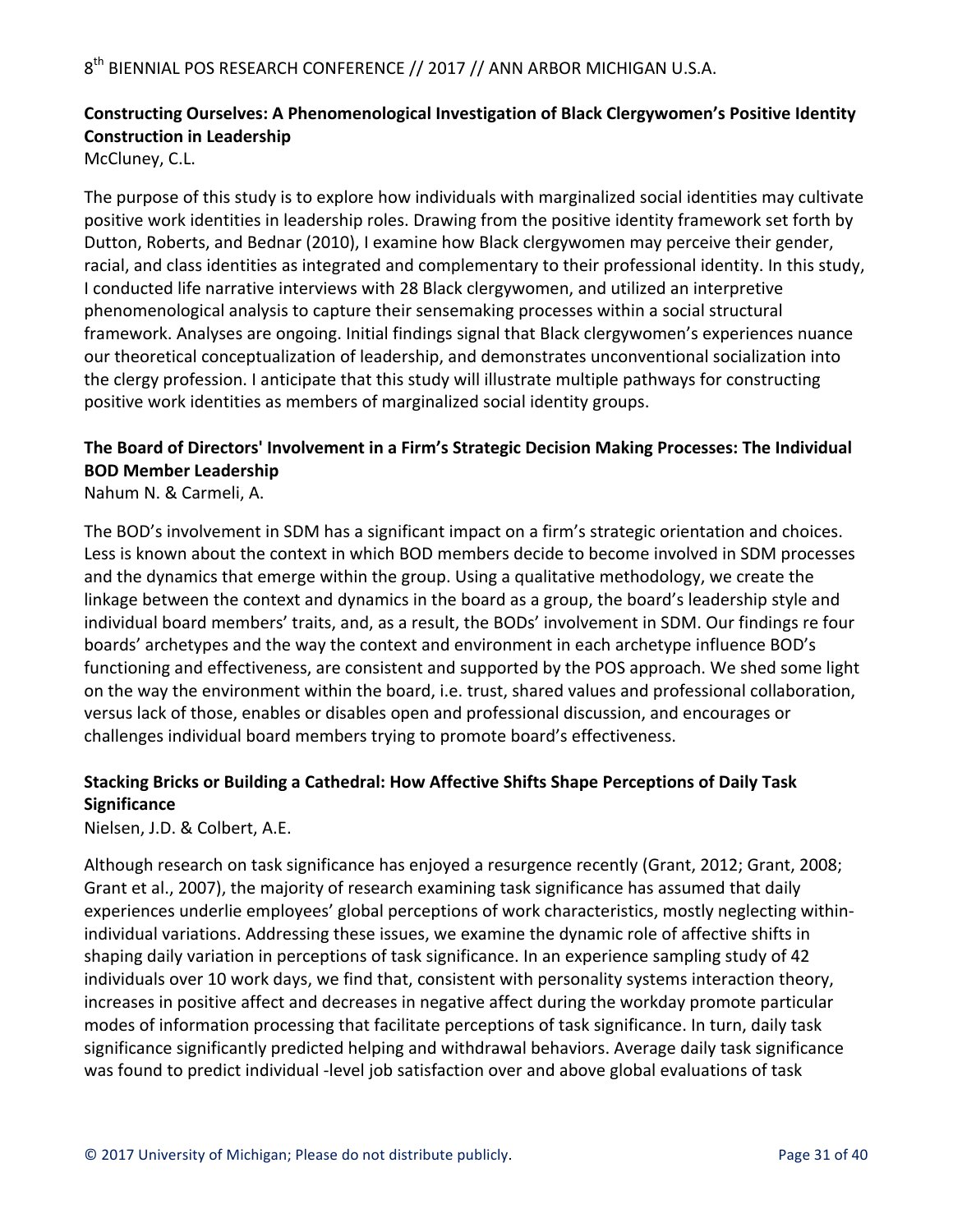significance, suggesting that daily variations in significance may offer important insights into work behavior and well-being.

#### When the Going Gets Tough, What Keeps Job Seekers Thriving? A Relational Perspective on Job **Search**

Nurmohamed, S. & Ong, M.

Previous research on the job search suggests that job seekers experience adversity but assumes that it stifles them. However, we examine the way in which job seekers learn and rebound from the adversity they experience. We develop and test a theoretical framework for understanding how job seekers' daily learning and vitality—also known as thriving—is shaped by the interpersonal treatment that they experience from individuals around them. Using an experience sampling study among 204 low-income job seekers collecting government assistance, we find that interpersonal mistreatment is negatively associated with thriving, whereas interpersonal opportunity reframing—a form of relational support that enables job seekers to view adversity as challenges that can be overcome—was positively associated with job seekers' thriving. Moreover, we introduce and find support for the moderating role of an underdog reactance orientation—defined as the extent to which individuals are motivated when they are underestimated by others—in shaping these effects. We discuss theoretical implications for the job search and self-adaptation literatures.

#### **Promoting Compassionate Work Culture and Humane Leadership through Emotion Skills Interventions**

Paakkanen, M., Martela, F., & Pessi, A.B.

Compassion has emerged as an important research topic both within psychology (Goetz et al., 2010), and within organizational research (Dutton et al., 2014) as it has been shown that compassion can be trained, and such training has been associated with various positive outcomes including positive affect and social connectedness (Weng et al., 2013; Fredrickson et al., 2008). We conducted a nonmeditation-based compassion and emotion skills intervention study in organizations, where managers were given a 6<sup>\*</sup>3 hour training course in emotion skills and compassion, and the feelings of the managers ( $n = 158$ ) and their subordinates ( $n = 146$ ) were measured before, after, and 6 months after the intervention. The results show that, compared to the control group, the managers exhibited increased sense of emotional competence, reduced fear of expressing compassion, and marginally more compassionate motivation. Additionally, managers' subordinate-rated servant leadership and autonomy support improved significantly as compared to the control group.

#### **When High-Tech Meets High Touch: Exploring how Communication Modalities Affect Coaching** Passarelli, A., Van Oosten, E., & Varley, M.

Coaching has grown significantly in practice and scholarship over the past three decades. Coaching in organizations is widely embraced as a strategy for developing leadership capacity. A growing body of scholarship has also paralleled the expanded popularity providing evidence for coaching outcomes and relationships. However, work to date has largely ignored the influence of communication modalities being swiftly adopted in coaching engagements to facilitate virtual connection. Media richness refers to the extent to which a communication modality allows for immediate feedback, exchange of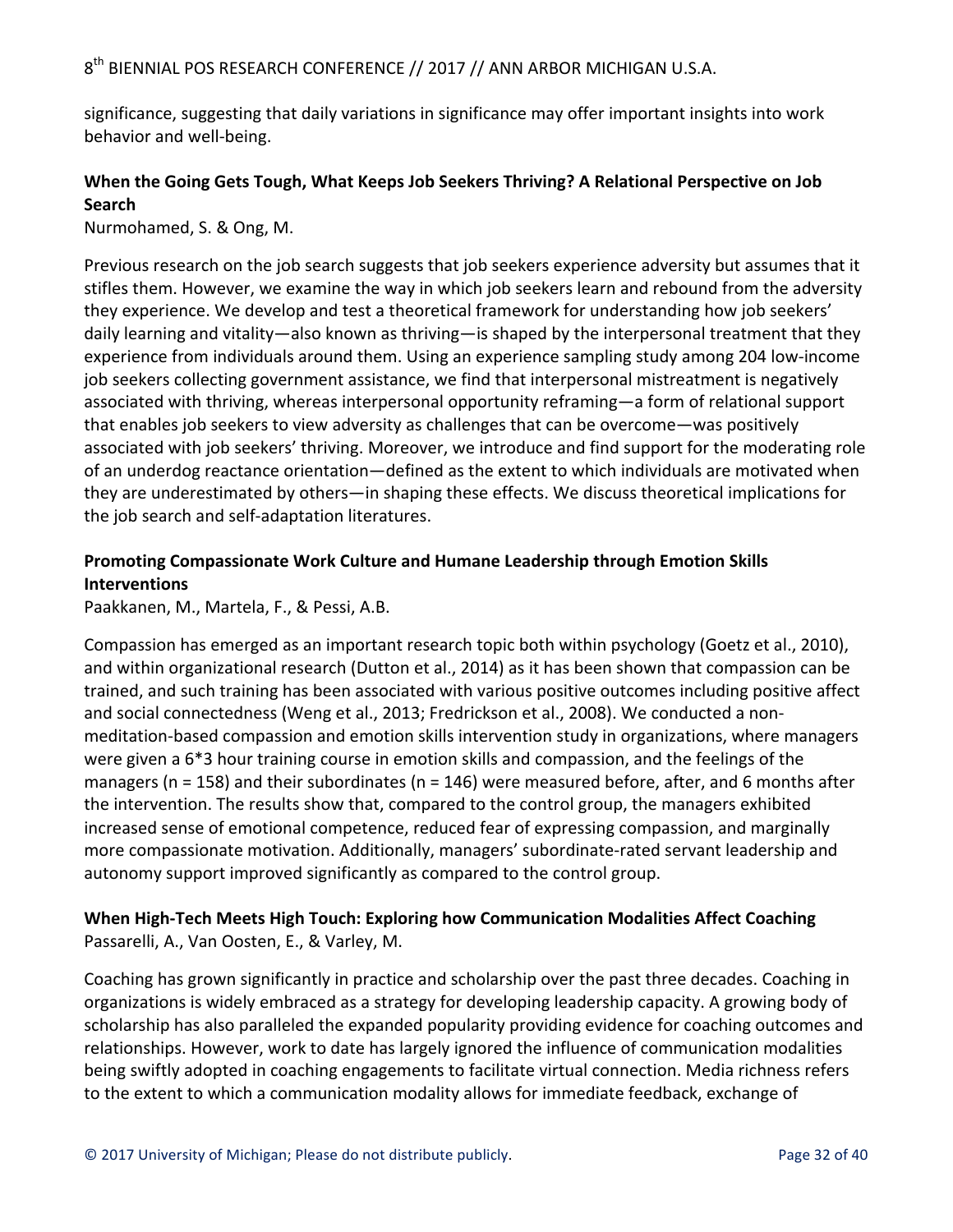nonverbal cues, expression of one's natural language, and personal customization of the message. We suggest that media richness plays an important role in achieving both the relationship and learning outcomes aims of coaching. This paper provides conceptual considerations for examining the influence of communication modalities and media richness on coaching relationships and outcomes and suggests these variables to be fertile ground for vibrant empirical inquiry.

#### **The Impossibility Threshold: Perceiving and Learning from Others' Success**

Quinn, R.W., Myers, C.G., Kopelman, S., & Simmons, S.

This study examines how employees' perceptions of other people's performance influences the employees' motivation to learn. Previous research suggests that motivation to learn is higher after learning about failure than after learning about success. We introduce the idea that motivation to learn can also be high when people learn about extreme success, defined as success that has crossed a perceived threshold from possible success to presumed impossible success. We tested these ideas in a sample of emergency room clinicians with stories of other clinicians' failures, successes, and extreme successes. We assessed clinicians' empathy for the protagonists of the stories, their perceptions of performance in those stories, and their motivation to learn after each story was presented. Empathy for story protagonists had a positive effect on clinicians' perceptions of the protagonist's performance only when the protagonist experienced failure or extreme success. We also found a curvilinear relationship between a clinician's perception of the protagonist's performance and the clinician's motivation to learn. This supported our proposed impossibility threshold. We discuss the theoretical and practical implications of these findings for research on learning in organizations.

#### Developing Generative Relationships in Digital Work: Relational Resilience in Online Labor Markets Rahman, H.A.

Online labor markets (OLMs), such as Upwork and Amazon Mechanical Turk, provide a platform that instantly connects millions of people around the world for work, at a speed and scale that was, just a short time ago, unimaginable. The relationships in OLMs bear some resemblance to both offline clientcontractor relationships and traditional manager-worker relationships working in distributed settings, but also differ on important dimensions. Many of the differences stem from the structure of OLMs, which combines elements of market and electronic-mediated work. This means that the clientcontractor relationships unfold with limited face-to-face interaction, few shared norms, and a tenuous contractual commitment – factors that make collaboration difficult. Drawing on an inductive analysis of the real-time communication between clients and contractors in an OLM, I introduce the concept of relational resilience: the emergent actions clients and contractors take to facilitate, preserve, and improve their work relationship to achieve positive work outcomes.

#### **Where you End and I Begin: Understanding how Cognitive Boundaries Enable Effective Creative Partnerships**

Rouse, E.D.

Creative work is a social process that requires effective collaboration between individuals. Accordingly, theories account for the ways that creativity takes place in teams and groups, as well as the role that social networks play in shaping creativity. What has largely escaped scholars' attention, though, is the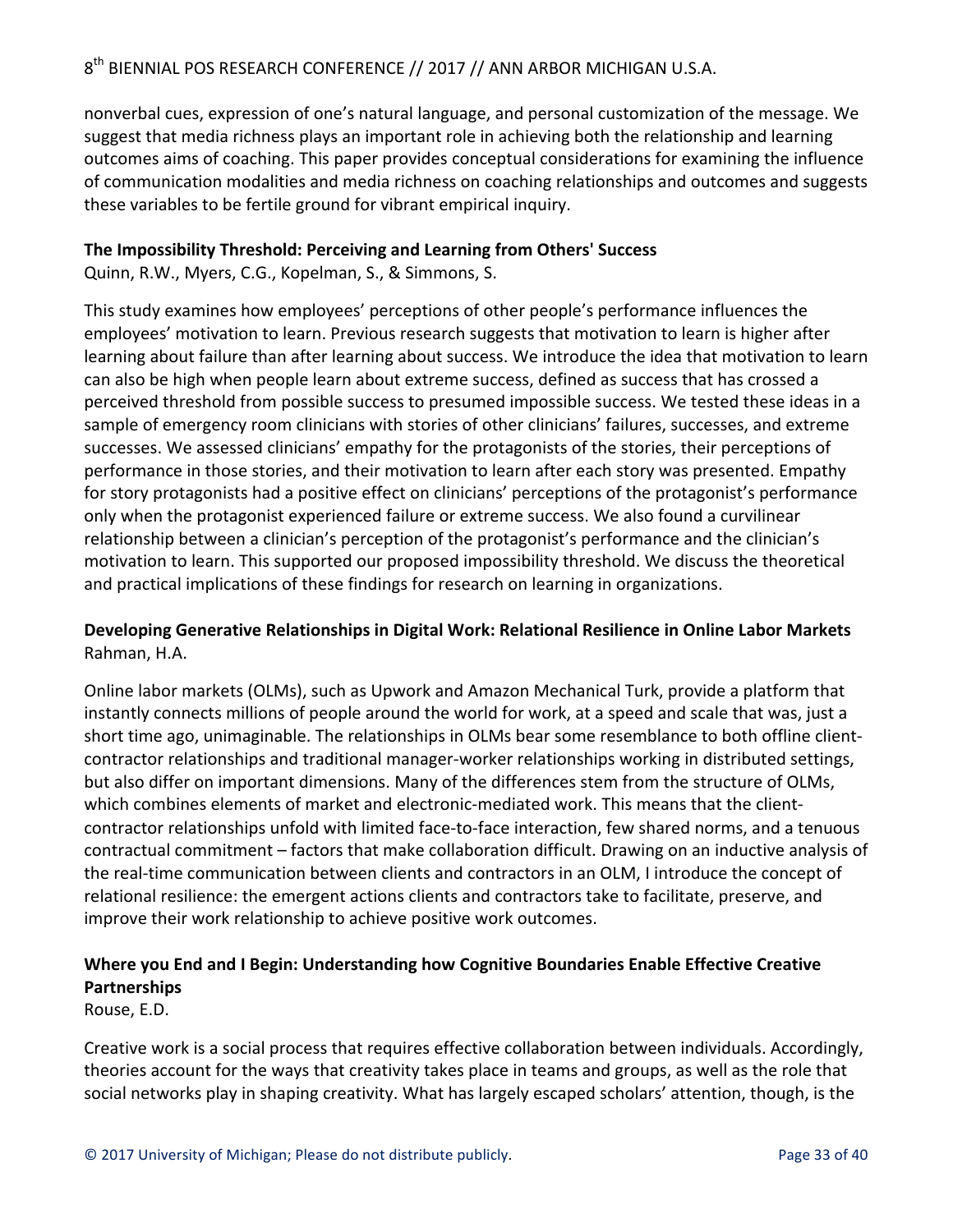role that creative partnerships play in creative work within organizations. The purpose of this paper is to develop a social-psychological perspective of creative partnerships that focuses on how, during collaboration, partners shape cognitive boundaries between and around each other and the work they jointly produce. I theorize how the collaborative stances people take in creative partnerships shape partners' interactions, relational quality, and work quality over time. In integrating theories of identity, psychological ownership, and relationships, this paper advances our understanding of what inhibits and enables effective creative collaboration.

#### **Mindfulness in the Workplace: Implications for Ethical Behavior**

Spreitzer, G. & Long, E.C.

Our research focuses on the role of mindfulness in the workplace. We consider two sets of workrelated outcomes associated with employee mindfulness. One set of studies examines helping behaviors and demonstrates how these kinds of relational behaviors are mediated by empathy and positive emotions (Spreitzer, G., Cameron, L., Zhang, C., work in progress). A second set of studies examines the direct role of state mindfulness in reducing unethical behavior, how an everyday factor like sleep affects mindful states, and the role of moral "rules of thumb." This work finds that insufficient sleep undermines state mindfulness levels and ethical behavior, and that individuals' automatic moral tendencies are particularly powerful in guiding moral behavior in these moments (Long, E.C., Christian, M.S., Welsh, D.T., & Slaughter, J.E., Younge, A.N., work in progress). Integrating initial findings across these studies, we discuss opportunities for future research on work related outcomes that stem from being mindful at work.

## The Path of Considerable Resistance: Resourcing Critical Stakeholder Perspectives for Authentic **Organizational Transformation**

Steckler, E.

The recently popular saying "haters gonna hate" captures a focal entity's disregard of another's negative viewpoint, and especially of the particular critique directed toward the entity. The rationale for dismissing the critical perspective of another is that mitigating or changing the adverse opinion is considered unlikely, particularly given perceived or actual predispositions of the other to harbor such unfavorable views. A "haters gonna hate" response to perceptions of entrenched criticism or resistance effectively translates to "if you can't beat them, ignore them." This reflects a commonly held view that the resistance of others is likely to be unyielding, problematic, and ideally avoided. While this assumption has been used to contextualize and explain the behavior of actors at the individual level (Hepler & Albarracin, 2013), it also merits consideration  $-$  and serious reconsideration  $-$  through a positive organizational scholarship lens at the organizational level.

#### **Distinguishing Excellence from the Extraordinary**

Thiel, K.

The investigation and cultivation of extraordinary outcomes and the processes that produce them are considered key to positive organizational scholarship (Cameron and Caza, 2004; Dutton, Glynn and Spreitzer, 2006). However, positive organizational scholarship has also been explained as "the development of individual, group and collective strengths that represent forms of individual and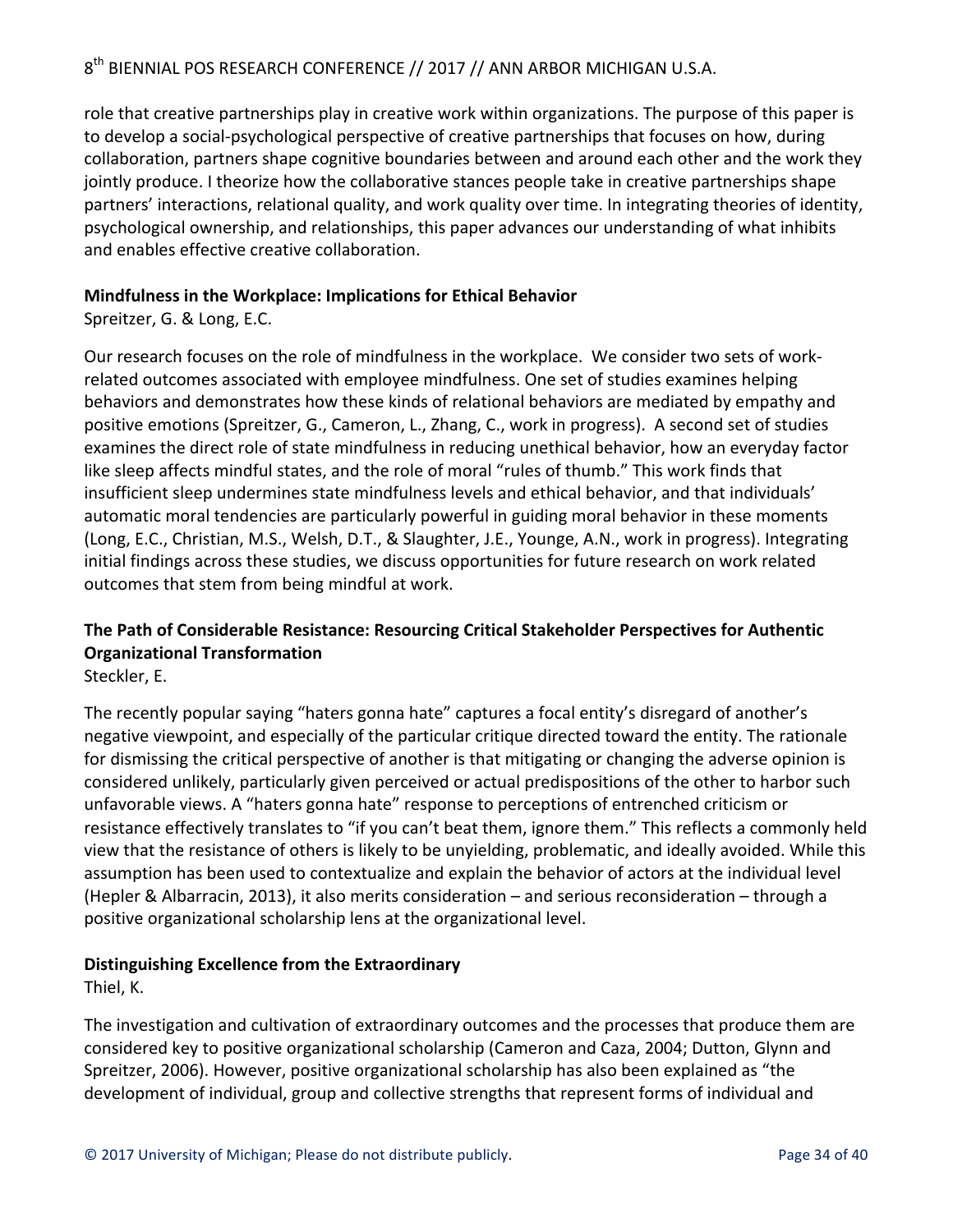collective excellence" (Dutton & Sonenshein, 2007). Building on an analysis of management literature perspectives on excellence and the extraordinary, and sociological perspectives on deviance, I create an organizing framework which positively reframes Merton's typology of deviance (1938) to describe a spectrum of high performance, distinguishing excellence from the extraordinary. This typology should stimulate analytical thinking within the field of positive organizational scholarship about claims to excellence versus the extraordinary. Further, it is my hope that the typology will provoke thinking about how to classify outliers and extreme cases, and how to research them with rigor.

#### Achieving the Common Good through Experiential Organizing: Extending Relational and Bureaucratic **Pathways for Organizations with Purpose**

Thomas, N.K., Sugiyama, K., Rochford, K.C., Stephens, J.P., & Kanov, J.M.

Extant literature has advanced understanding of organizational practices that foster mutually caring and collaborative worker interaction. Attempting to institutionalize these practices surface tensions that have yet to be examined and addressed. The symbolic work of embedding relationships in roles fosters positive relational and organizational outcomes, yet failure to attend to the subjective experience of these roles may forestall desired outcomes. In this paper, we address this potential for misalignment by theorizing intersections between key organizational tensions in relational and bureaucratic organization intents and symbolic and experiential work. In the intersection of these tensions we identify a typology of practices and highlight the differential goods they can beget. We further demonstrate how experiential work can be integrated with symbolic work in a way that enables organizations to achieve a sustainable synthesis between bureaucratic and relational intentions. We propose that experiential organizing is achieved in the movement among each of intersections.

#### **Thinking about "Us"?: A Gender Sensitive Examination of Relationship Thoughts and Relationship Quality among US Workers**

Warren, M.A., & Warren, M.T.

Women experience greater risks at work than men, suggesting women may need to be more sensitively tuned to the quality of their relationships with coworkers. Specifically, links between highquality coworker relationships (HQR) and adaptive (relationship-enhancing, network-expanding) and maladaptive (distress-maintaining) relationship thoughts may be stronger for women than men. We surveyed 468 employees (49% women) and tested these ideas along with the invariance of relationship measures across genders. Findings revealed full metric and scalar invariance, indicating that the measures functioned equivalently across genders. Moreover, HQR was negatively associated with distress-maintaining thoughts for women but not men, despite similar levels of distress-maintaining thoughts across genders. In contrast, HQR was positively associated with relationship-enhancing and network-expanding thoughts for women and men. These findings underscore the importance of HQR for both genders while suggesting that managers should be mindful of issues (e.g., discrimination) that may undermine women's HQR and fuel distress-maintaining thoughts.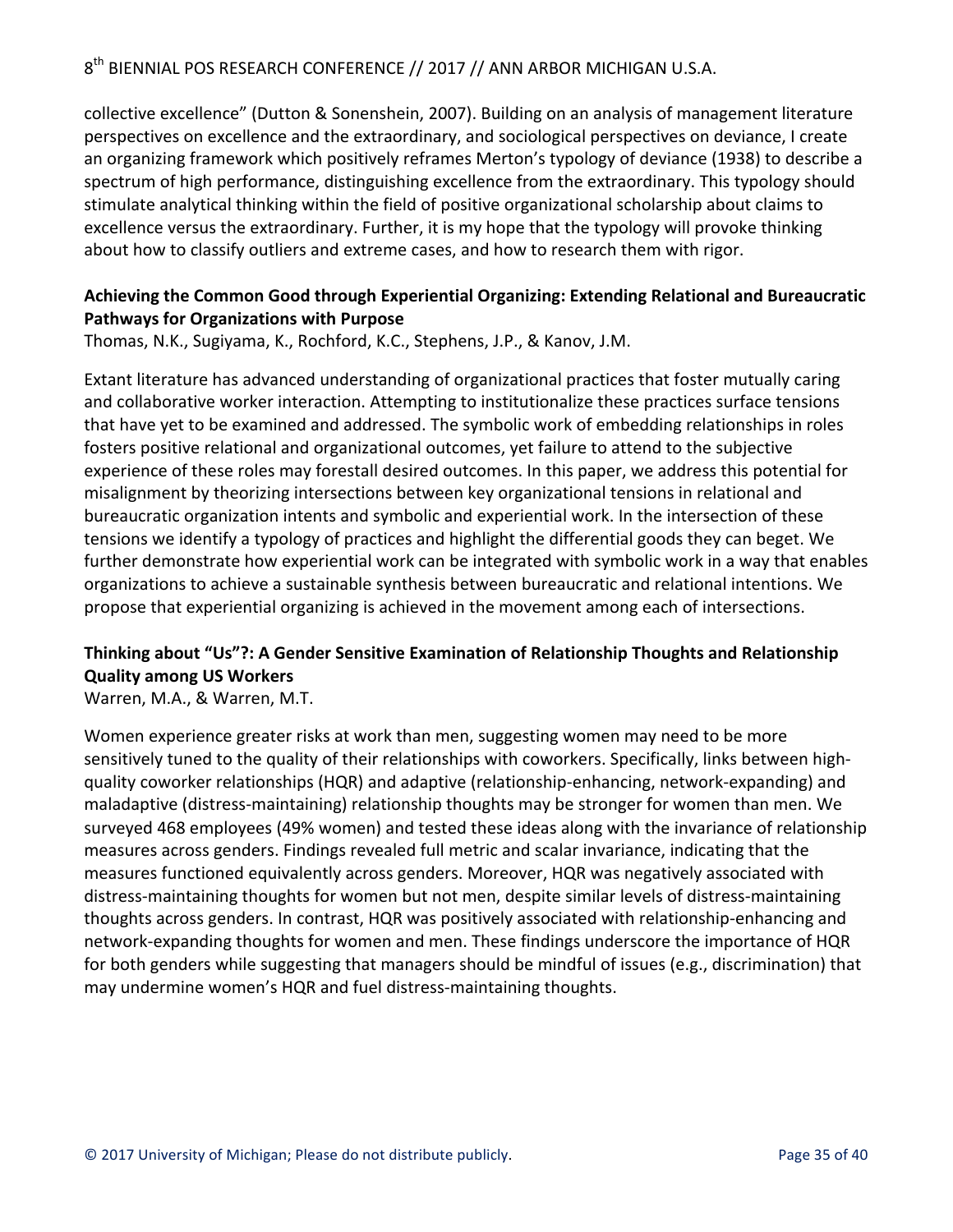#### **A Relational Perspective to Compassion: Definition and Scale Development of Relational Compassion** Wei, H.

I introduce a relational perspective to compassion to emphasize the mutuality and shared experience between the giver and the receiver in the compassionate process. Three dimensions of relational compassion are proposed, that is, encountering, authentic communicating, and experiencing together. A scale of relational compassion is developed following a series of procedures such as item generation, content adequacy assessment, dimensionality examination, construct validity, and criterion validity. Further matched data is needed to examine this construct at the dyadic level.

#### Moral Identity and Earnings Reporting Quality: Evidence from Service Academy Graduates as **Executives and Directors**

Wesley, C.L., & Martin, G.

In this study we examine whether senior leaders' prior ethical leadership training is associated with less earnings management. Using Aquino and Reed's (2002) conception of moral identity as internalization and symbolization, we suggest internalization is an antecedent to symbolization whereby firm executives and directors that receive formative ethical leadership training (i.e. internalization) are less likely to manage earnings (i.e. symbolization). We find that firms with service academy graduates serving as executives and directors report earnings restatements more frequently yet each restatement is of a smaller magnitude, are timelier, and utilize less aggressive accounting than firms without service academy graduates as executives or directors. This suggests that individual ethical leadership training yields tangible positive organizational outcomes.

#### Are You Sure You Will Have Time for That? Future Time-slack as a Barrier to Participation in the **Sharing Economy**

Whillans, A.V., & Dunn, E.W.

Consumer participation in the sharing economy often requires planning ahead, such as by deciding to hire a housecleaner before Sunday afternoon arrives. Building on this insight, we document a previously unexplored barrier to participation in the sharing economy: most people believe that the future will be less busy than the present. Specifically, we conducted a naturalistic field experiment with the US sharing economy company TaskRabbit (N=78,726). We randomly assigned participants to read an email linking the future to the present or to read one of two emails reminding participants that TaskRabbit can save time. Prompting people to think that they will be as busy tomorrow as they are today increased the likelihood that consumers would open the TaskRabbit email and that they would click a link to purchase various TaskRabbit services. By making the future feel as busy as the present, we can encourage consumers to buy time.

#### Being Known: The Positive Direct and Moderating Effects of Received Leader Perspective Taking on **Follower Performance and Discretionary Behavior**

Williams, M., Kluemper, D. & Wang, S.

We seek to add to the growing body of research on received relationality. We argue that received perspective taking reflects perceptions of open communication that increase task performance and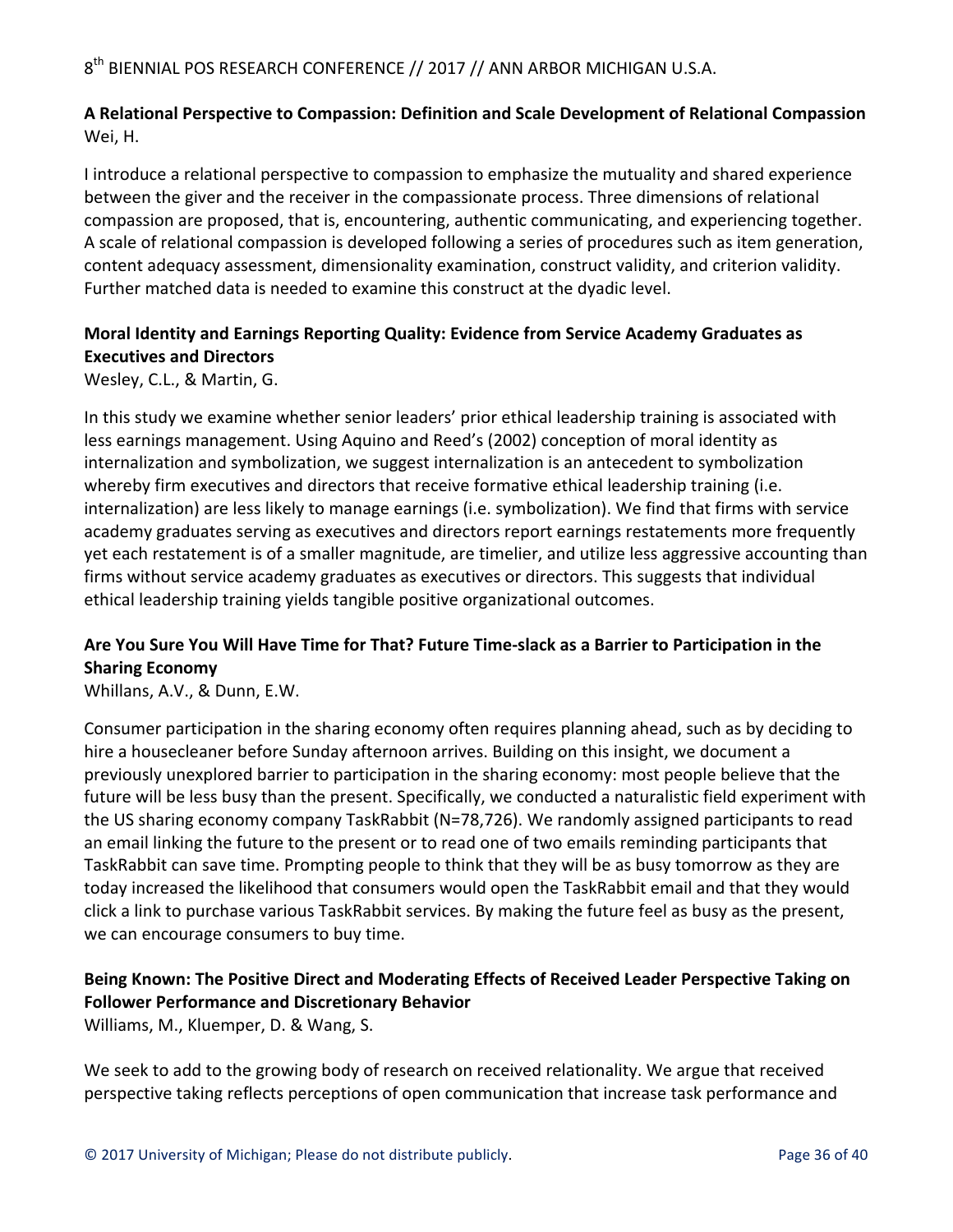mitigate negative behaviors even in the face of negative feelings of contempt. Thus, we disentangle two core elements of interpersonal relationships: understanding and specific emotions. Using a multirater sample of 243 dyadic relationships between employees and their supervisors, we find that employee's perceptions of received perspective taking are positively related to supervisors' rating of employees' task performance and negatively related to their deviant behavior. As predicted, the experience of received perspective taking also mitigates negative outcomes related to feelings of contempt for one's supervisor. For high levels of received perspective taking, contempt was positively related to task performance and negatively related to deviant behavior. The opposite was found for low levels of received perspective taking

#### **Art and Organizing that Enlivens**

Worline, M. & Murchison, C.

Because organizing can enliven or deaden us (e.g. Bartunek, 2003; Dutton, 2003), we need theories of organizing that capture and hold life at their core. To quote the well-known poet, David Whyte, "Art is the act of triggering deep memories of what it means to be fully human." Adopting Behar's (2007) notion of "blurred genres," this working paper presents organizational ethnography of organizing that enlivens woven together with poetry, philosophy, reflection, and organizational theory in order to create a richer picture of organizing that enlivens.

#### **More Is Less: Learning but Not Relaxing Buffers the Relationship between Job Stressors and Deviance** Zhang, C., Mayer, D.M., & Hwang, E.B.

Workplace deviance harms the well-being of an organization and its members. Unfortunately, theory and prior research suggests that deviance is associated with job stressors, which are endemic to work organizations. To address this conundrum, we explore actions individuals can take at work to reduce the positive relationship between job stressors and deviant behavior. Drawing upon conservation of resources theory and the work recovery literature, we examine a resource-building activity (i.e., learning something new at work) and a demand-shielding activity (i.e., taking time for relaxation at work) as potential boundary conditions. In two studies with employee samples, we consistently find support for the buffering role of learning but not for relaxation. Therefore, although relaxation is an option that employees may naturally turn to for counteracting work stress, our findings suggest that, when it comes to alleviating deviance in stressful work environments, learning something new at work might be more effective.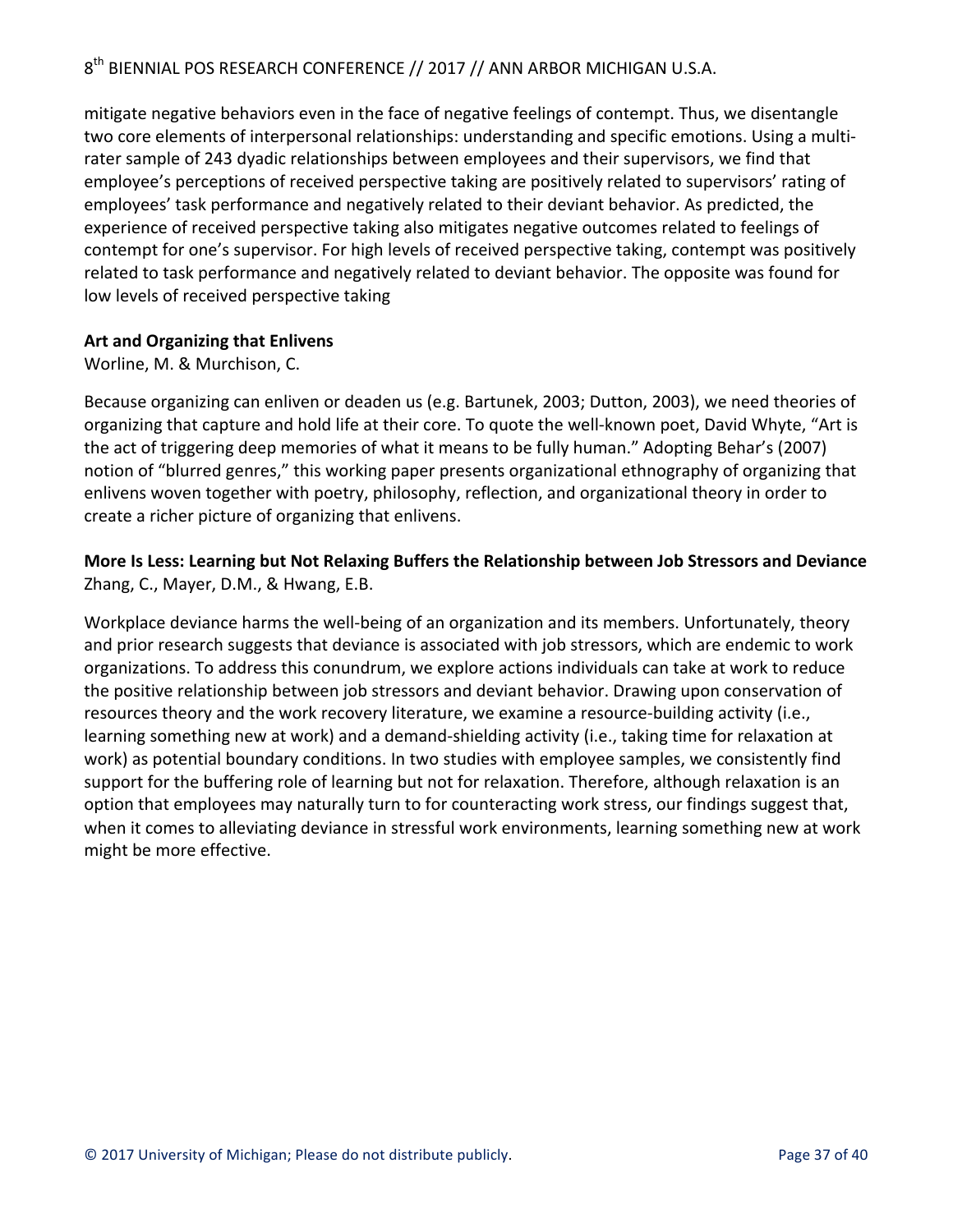# Thank You Reviewers

## We thank the following individuals for their time and energy peer reviewing conference submission:

Aceves, Cassandra Baker, Wayne Bartunek, Jean Becker, Jelena Bednar, Jeff Belkin, Liuba Bindl, Uta Brickson, Shelley Cameron, Kim Cameron, Lindsey Canevello, Amy Caridad Rabelo, Veronica Carlsen, Arne Colbert, Amy Cullen-Lester, Kristin Cunningham, Gabrielle Do, Boram Duerden, Mat Dutton, Jane Dysvik, Anders Flinchbaugh, Carol Garrett, Lyndon Giddings, Douglas Gino, Francesca Godfrey, Paul Golden-Biddle, Karen Graves, Laura Green, Paul Gur, Shahar Hardin, Ashley Hinz, Jessi

Hirsh, Jacob Hu, Jing Intindola, Melissa Jachimowicz, Jon Jiang, Winne Johnson, Tiffany Jones Christensen, Lisa Keeney, Jonathan Kira, Mari Kong, Dejun Tony Kopelman, Shirli Lavine, Marc Lebel, David LeBlanc, Catherine Lee, Julia Lee, Yuna Lepisto, Douglas Livne-Tarandach, Reut Lohse, Anne Lyle, Matthew Manning, Ryann Mayer, David McCluney, Courtney Menges, Jochen Molendyk, Sandra Murchison, Chris Myers, Chris Nahum, Nurit Nielsen, Jordan Nurmohamed, Samir Ong, Madeline

Owens, Bradley Paakkanen, Miia Plews, Emily Quinn, Robert Quinn, Ryan Rahman, Hatim Rouse, Elizabeth Schinoff, Beth Sharma, Payal Shefer, Natalie Simmons, Stefanie Skerlavaj, Miha Spreitzer, Gretchen Staats, Bradley Steckler, Erica Stephens, John Paul Sugiyama, Keimei Thiel, Kiko Thomas, Njoke Turner, Jessica Van Oosten, Ellen Walsh, lan Warren, Meghana Warren, Michael Wei, Hongguo Wesley, Curtis Whillans, Ashley Williams, Michele Worline, Monica Zhang, Chen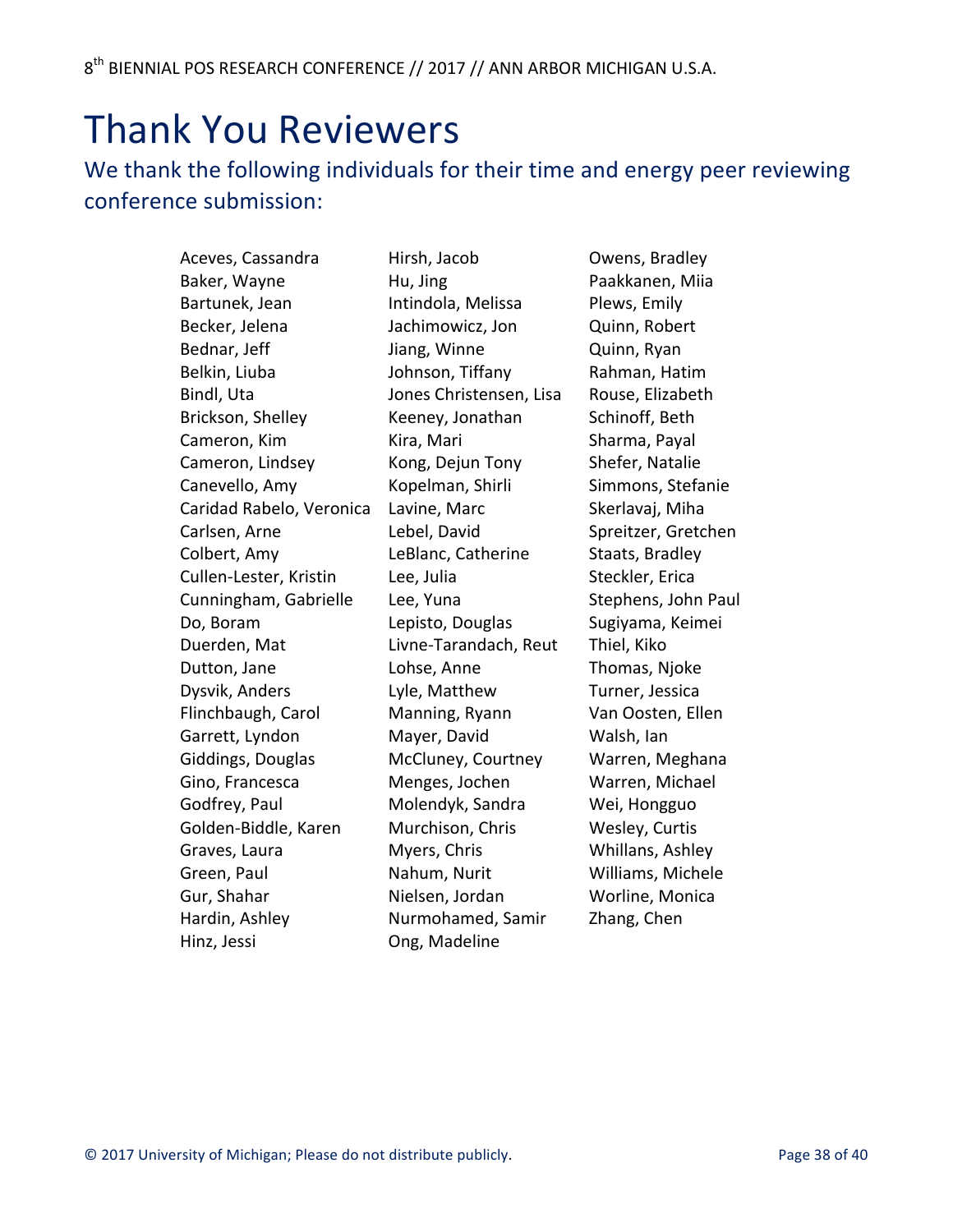# Notes